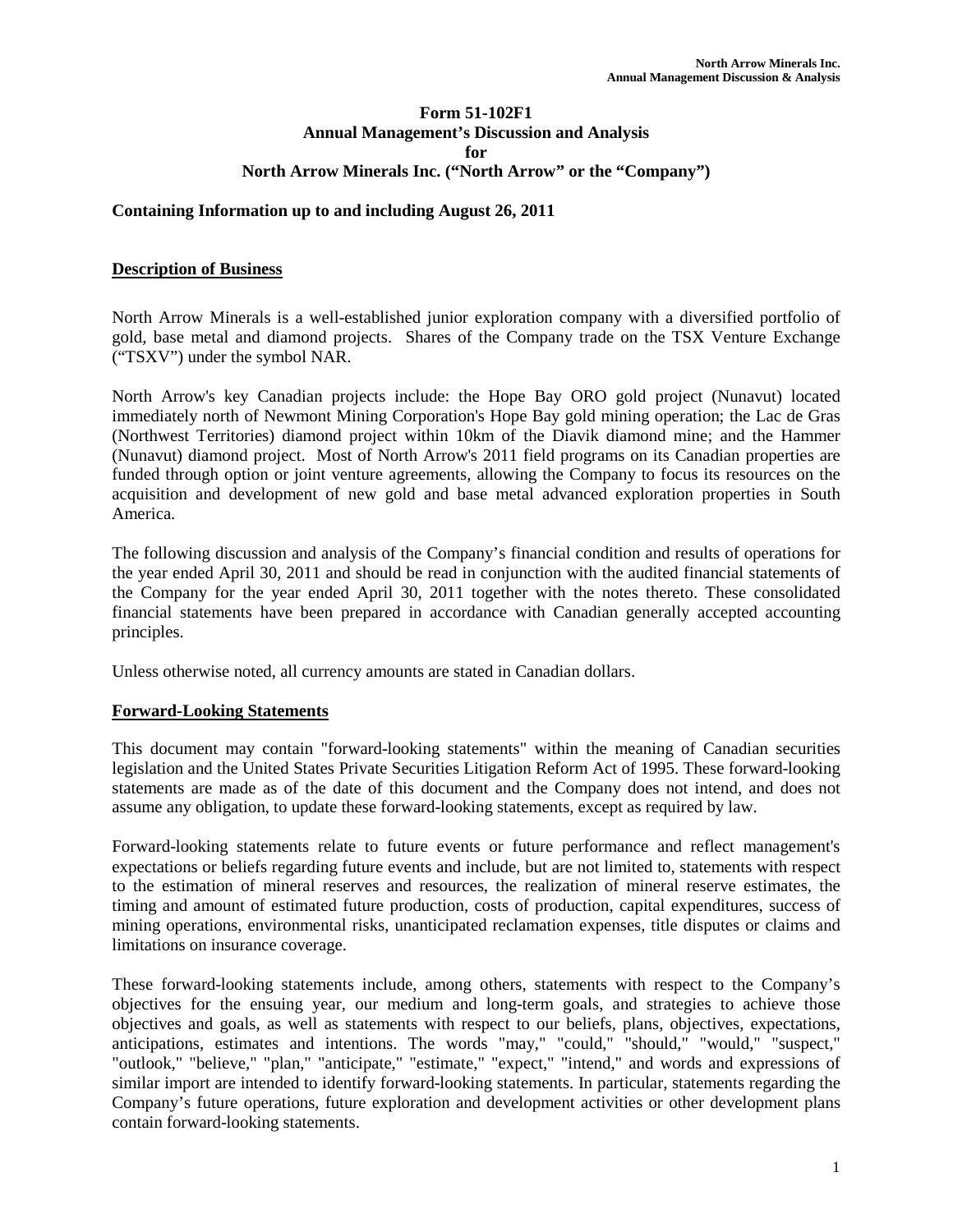All forward-looking statements and information are based on the Company's current beliefs as well as assumptions made by and information currently available to the Company concerning anticipated financial performance, business prospects, strategies, regulatory developments, development plans, exploration, development and mining activities and commitments. Although management considers these assumptions to be reasonable based on information currently available to it, they may prove to be incorrect.

By their very nature, forward-looking statements involve inherent risks and uncertainties, both general and specific, and risks exist that predictions, forecasts, projections and other forward-looking statements will not be achieved. We caution readers not to place undue reliance on these statements as a number of important factors could cause the actual results to differ materially from the beliefs, plans, objectives, expectations, anticipations, estimates and intentions expressed in such forward-looking statements.

These factors include, but are not limited to, developments in world financial and commodity markets, risks relating to fluctuations in the Canadian dollar and other currencies relative to the US dollar, changes in exploration plans due to exploration results and changing budget priorities of the Company or its joint venture partners, changes in project parameters as plans continue to be refined; possible variations in ore reserves, grade or recovery rates; accidents, labour disputes and other risks of the mining industry; delays in obtaining governmental approvals or financing, the effects of competition in the markets in which the Company operates, the impact of changes in the laws and regulations regulating mining exploration and development, judicial or regulatory judgments and legal proceedings, operational and infrastructure risks, and the Company's anticipation of and success in managing the foregoing risks. The Company cautions that the foregoing list of factors that may affect future results is not exhaustive. When relying on our forward-looking statements to make decisions with respect to the Company, investors and others should carefully consider the foregoing factors and other uncertainties and potential events. The Company does not undertake to update any forward-looking statement, whether written or oral, that may be made from time to time by the Company or on our behalf, except as required by law.

## **Highlights for the year ended April 30, 2011 and subsequent events up to August 26, 2011:**

Since its inception in 2007, North Arrow has maintained a diversified portfolio of projects designed to provide a breadth of opportunity to discover metal resources. Management's strategy has included focusing on northern Canadian jurisdictions that are underexplored, and which in many cases have opportunities in close proximity to known deposits and mines. Where possible, the Company has entered into joint venture agreements to reduce the costs of exploration and capitalize on additional technical expertise.

In keeping with its strategy, in the year ending April 30, 2011 the Company added new projects for evaluation, conducted exploration programs to advance existing properties, and in some cases completed evaluations that resulted in the termination of properties that were not deemed to have further potential for a significant return on investment. Highlights of these actions include:

## Acquisitions:

- In July 2010, the Company entered an option agreement to earn a 100% interest in the "Yukon" Gold" property, situated in north-central Yukon Territory. Both claim blocks were staked to cover anomalous government stream silt geochemical results in an area having bedrock stratigraphy similar to ATAC Resources Ltd.'s Rau Gold Project.
- In February 2011, the Company acquired the DMB property, in the Daniel Moore Bay area of Nunavut. Historic reconnaissance work from the 1960's references a quartz veined shear zone up to 12 m wide and over 600 m long. Random chip sampling returned values of up to 0.12 oz/ton, (4.11g/t) over 1.5 m.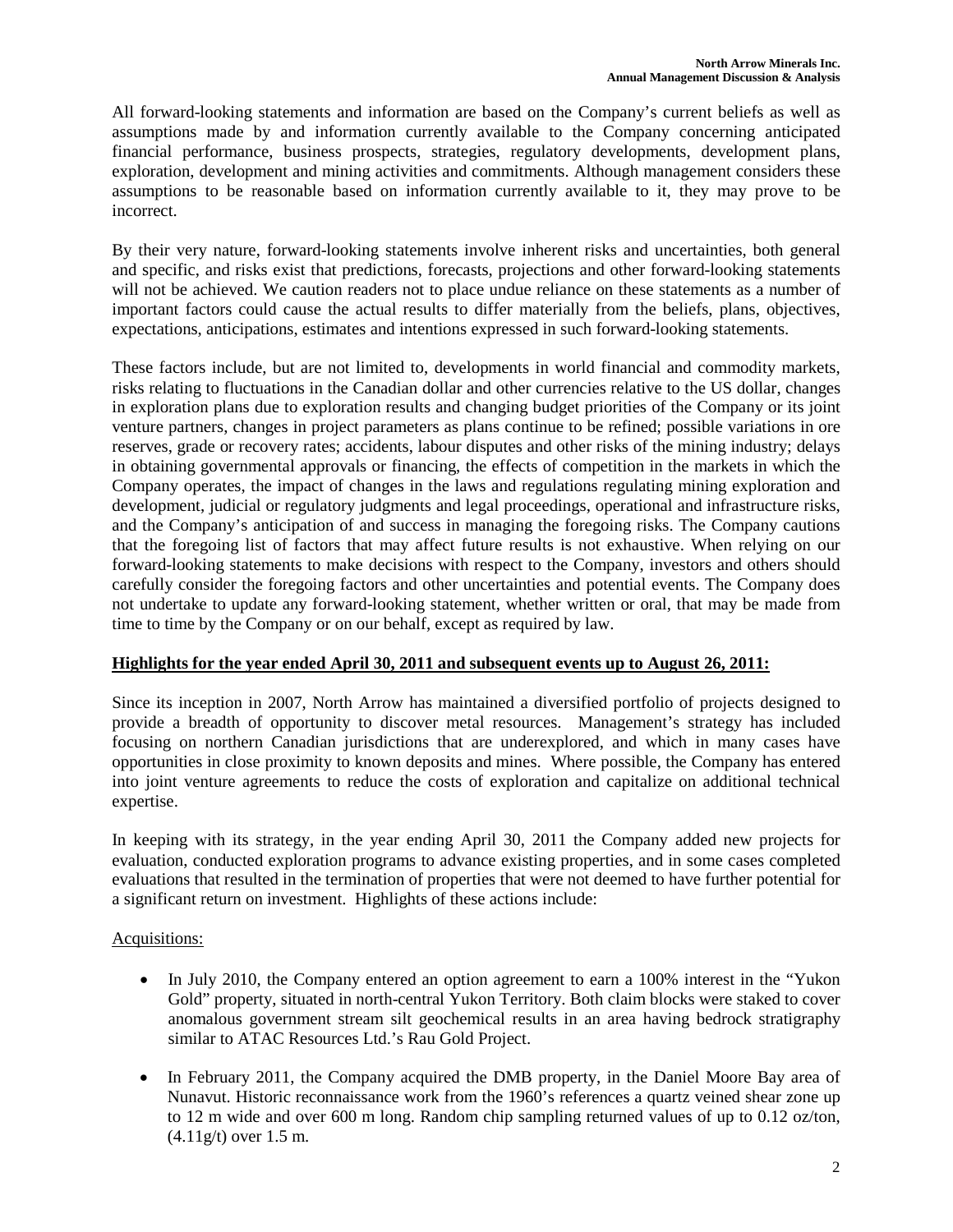In May 2011, the Company entered into an option agreement with Panarc Resources Ltd., to earn a 100% interest in the "Seagull" property which covers 3925.4 acres approximately 156 km west of Watson Lake, Yukon. The claims are prospective for tin mineralization. In July 2011, a prospecting and sampling program was carried out and results are pending.

Project Advancements:

- In July 2010, a legal survey of 32 mineral claims totaling 80,420.5 acres was completed on the Company's Lac de Gras diamond property. Ground investigations were also carried out on 70 priority airborne geophysical targets and 19 were selected for follow up ground geophysical surveys. In October 2010, the Company completed total field magnetic and electromagnetic surveys over 29 grids covering a total of 35 targets on the Lac de Gras property.
- In September 2010, ground geophysical surveys were conducted over the Company's 25% owned Hammer kimberlite, Nunavut. In May through July 2011, the Company and its joint venture partner Stornoway Diamond Corporation completed a drill program on the Hammer kimberlite; results are pending.
- In October 2010, the Company announced that it was going to resume exploration on its Hope Bay ORO gold project in Nunavut. The Company subsequently announced an option agreement, resulting in Sennen Resources Ltd. having the option to earn a 60% interest in the project by making an initial cash payment of \$50,000 and spending \$5 million over a five year period. A drill program was initiated in July of 2011.

Project terminations:

- In December 2010, Minerals and Metals Group (MMG) informed the Company that it was not going to exercise its option on the Canoe Lake Project. Subsequently the Company informed Canadian Natural Resources Ltd. that the option to purchase the Canoe Lake Canada Mining leases 3125 and 3126 for \$490,000 would not be exercised.
- The Company has terminated two of its three lithium projects (Beaverdam, North Carolina and the Phoenix project in the NWT); the Company is evaluating its options for the Torp Lake project in the NWT. Both of the projects terminated had reasonable mineral potential however, the Company has chosen to focus on gold and base metal properties.
- Subsequent to the year-end, the Company terminated its option agreement for the abovementioned Yukon Gold property following a review of the results of the August 2010 exploration program.

In March 2011, the Company announced the appointment of Mr. Brian McEwen, P. Geol. as President and Chief Operating Officer. Mr. McEwen has over thirty years of exploration and production experience, worldwide.

Mr. McEwen's appointment represents a broadening of North Arrow's strategy to build a strong resource development program by including exploration projects in proven mining areas within stable jurisdictions of South America. The new management team believes that several areas, particularly Chile and Colombia, offer excellent opportunities for projects with near-term production potential for gold and base metals.

In June 2011, the Company made its first initiative in this strategy by signing a non binding Letter of Intent ("LOI") to acquire a 100% interest in the Agua Grande gold-copper project in Region IV of Chile. The project consists of 18 claims covering 1,370 hectares within the Agua Grande mining district. It is the opinion of management that the Agua Grande project has all the indicators that it could host a substantial gold-copper deposit, including strong structural controls, an extensive hydrothermal alteration zone, and widespread gold placer deposits. Surface sampling and local smallscale mining from both the surface and subsurface have reported excellent grades of gold and copper, providing multiple targets for exploration.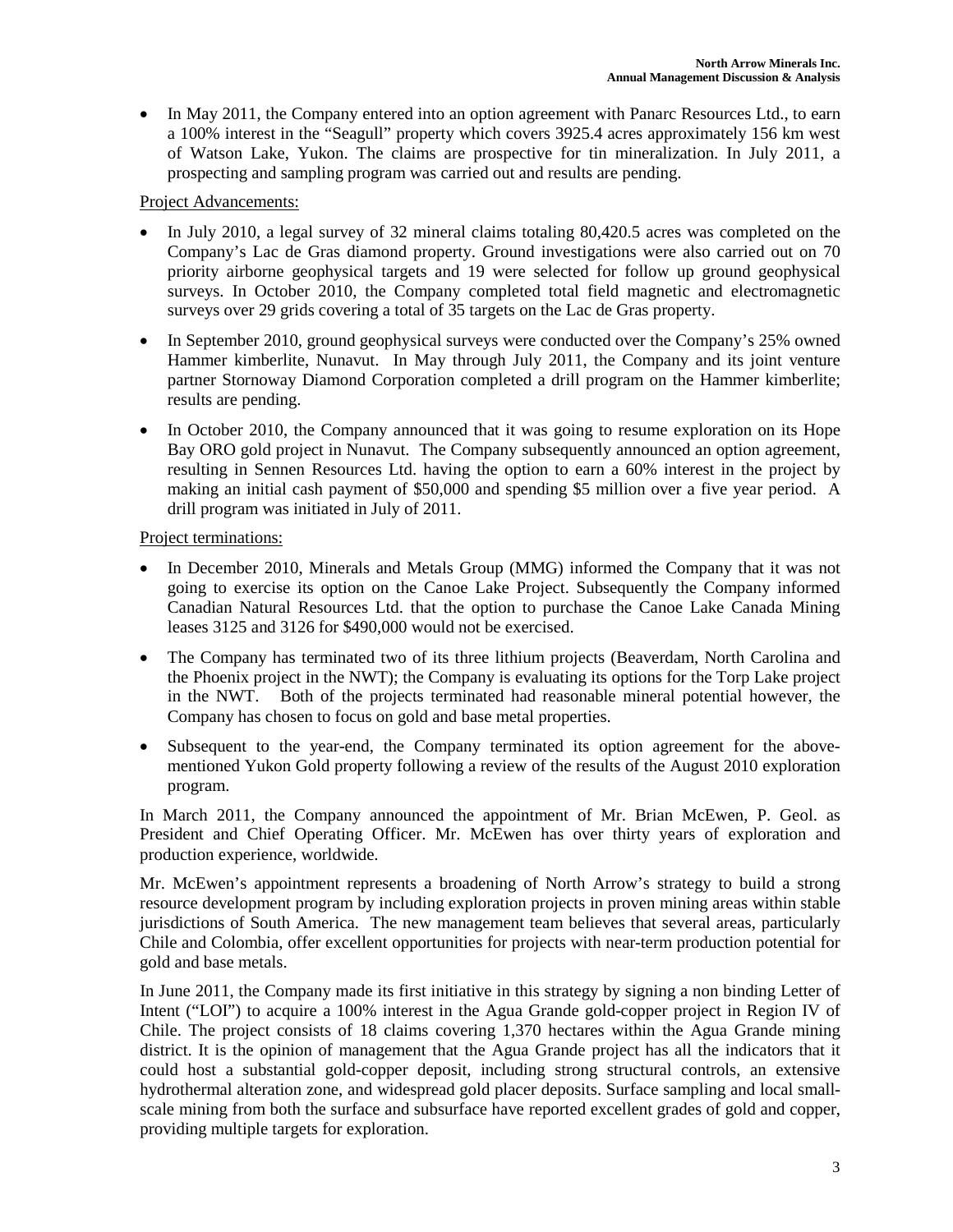Under the terms of the LOI, North Arrow was required to make a cash payment of US\$50,000 for the exclusive right to conduct technical and legal due diligence over a period of up to 90 days before executing a Definitive Agreement. If North Arrow executes the Definitive Agreement, the Company will have the option to acquire a 100% interest in the project by making staged cash payments totaling US\$10 million over approximately five years and completing a Feasibility Study. The Owners will retain a 1.5% net smelter royalty. For additional details on the project and LOI, the reader is referred to the original news release dated July  $11<sup>th</sup> 2011$ .

At the time of writing the Company was engaged in legal and technical due diligence on the project.

The performance of the Company's stock over the past year has been relatively flat, with a range of \$0.13-0.22 and an average daily trading volume of less than 40,000. Management believes that its new broader strategy of acquiring advanced exploration projects in South America will enhance its ability build resources, resulting in growth in the value of Company. In addition, Management has undertaken to broaden its investor relation and marketing programs to bring greater awareness to the Company and its activities.

In order to fund exploration and overhead obligations the Company completed several fiscal transactions during and subsequent to the period ending April 30, 2011. These included:

- In August 2010, the Company completed a non-brokered private placement of 3,958,333 flowthrough units (the "FT Units") at a price of \$0.18 per FT unit for potential gross proceeds of \$712,500. In August 2011, the Company received regulatory approval to extend the expiry date for the associated warrants by six months to February 20, 2012 from August 20, 2011.
- In March 2011, the Company received regulatory approval to extend the expiry dates of two tranches of subscriber warrants by six months. In March 2010, the Company issued 1,390,000 warrants exercisable at \$0.30 until March 26, 2011. The expiry date was extended to September 26, 2011. In April 2010, the Company issued an additional 2,740,500 warrants exercisable at \$0.30 until April 20, 2011. The expiry date was extended to October 20, 2011.
- In May 2011, the Company granted 1,220,000 incentive stock options to directors, officers, employees and consultants. The options can be exercised at \$0.20 per share and will expire May 12, 2016.
- In August 2011, the Company arranged a \$1,000,000 private placement of a convertible note with Anglo-Celtic Exploration Ltd. Regulatory approval of this transaction will be required.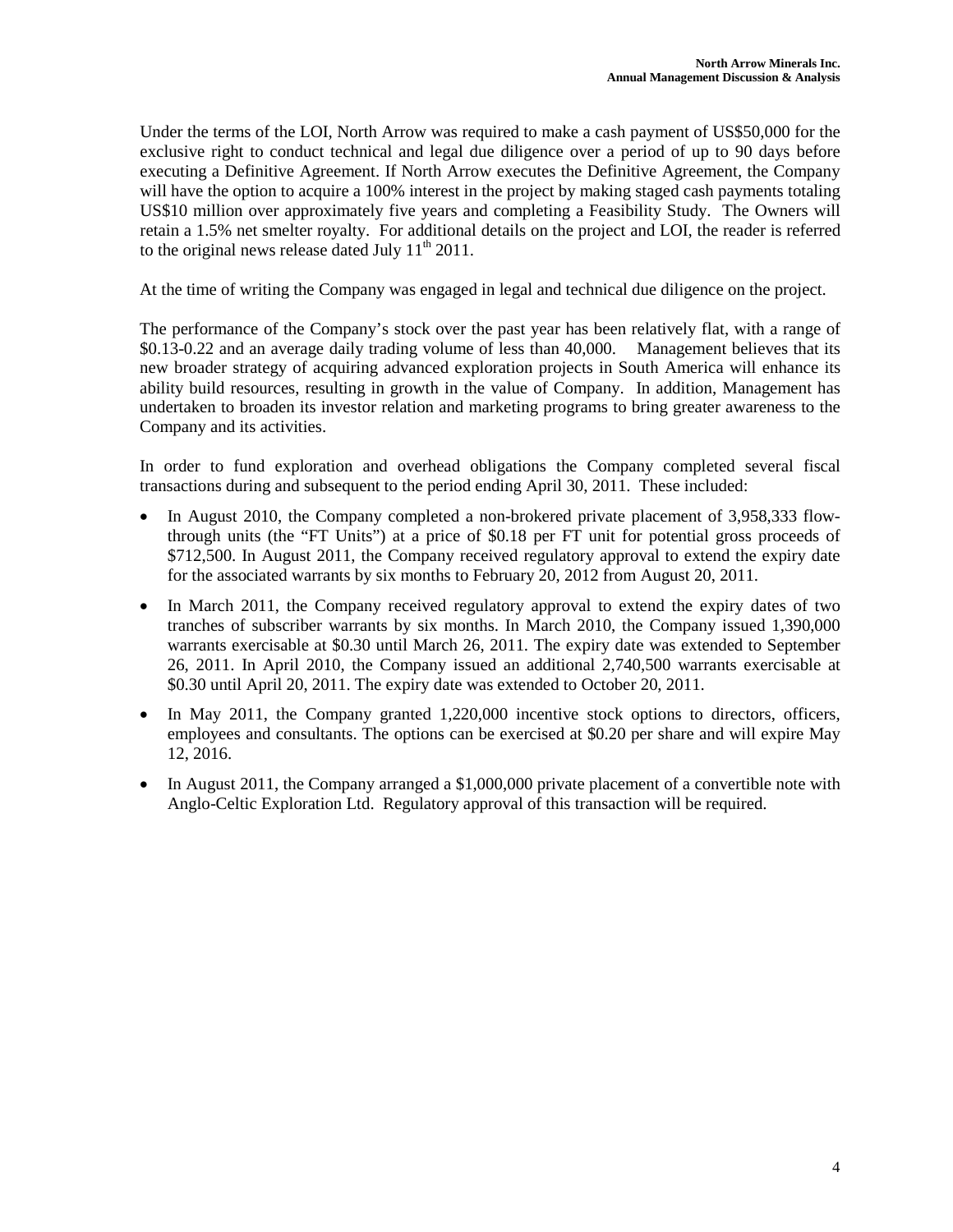## **Exploration Update**

An overview of the exploration activities for the Company follows. For additional details the reader is referred to the original news releases and technical reports filed on SEDAR.

|                                                |                 |               | Write-offs &      |                       |
|------------------------------------------------|-----------------|---------------|-------------------|-----------------------|
|                                                |                 | Expended      | Recoveries        |                       |
|                                                |                 | During        | During The        |                       |
|                                                | April 30, 2010  | The Year      | Year              | <b>April 30, 2011</b> |
| Gold and Base Metal Properties, NWT, Yukon and |                 |               |                   |                       |
| Nunavut                                        |                 |               |                   |                       |
| <b>Exploration</b> costs                       | \$<br>31,523    | 41,383        | (23, 834)         | \$<br>49,072          |
| Acquisition costs                              | 352,982         | 57,742        | (274, 441)        | 136,283               |
| Geological and assays                          | 1,449           | 5,757         | (645)             | 6,561                 |
| Office and salaries                            | 20,948          | 26,615        | (15, 150)         | 32,413                |
|                                                | 406,902         | 131,497       | (314,070)         | 224,329               |
| Lithium Properties, NWT and Nunavut            |                 |               |                   |                       |
| <b>Exploration</b> costs                       | 702,769         | 44,316        | (707, 377)        | 39,708                |
| Acquisition costs                              | 71,888          | 1,689         | (58, 911)         | 14,666                |
| Geological and assays                          | 18,909          | 10,284        | (17, 729)         | 11,464                |
| Office and salaries                            | 62,402          | 10,358        | (62, 787)         | 9,973                 |
|                                                | 855,968         | 66,647        | (846, 804)        | 75,811                |
| Lithium Properties, USA                        |                 |               |                   |                       |
| <b>Exploration</b> costs                       | 336,900         | 149,810       | (486, 710)        |                       |
| Acquisition costs                              | 212,505         | 93,567        | (306,072)         |                       |
| Geological and assays                          | 13,015          | 13,821        | (26, 836)         |                       |
| Office and salaries                            | 94,223          | 30,000        | (124, 223)        |                       |
|                                                |                 |               |                   |                       |
|                                                | 656,643         | 287,198       | (943, 841)        |                       |
| Diamond Properties, NWT and Nunavut            |                 |               |                   |                       |
| <b>Exploration</b> costs                       | 39,238          | 213,249       |                   | 252,487               |
| Acquisition costs                              | 14,326          | 8,038         |                   | 22,364                |
| Geological and assays                          | 146,928         | 6,336         |                   | 153,264               |
| Office and salaries                            | 87,646          | 41,996        |                   | 129,642               |
|                                                | 288,138         | 269,619       |                   | 557,757               |
| <b>TOTAL</b>                                   | \$<br>2.207.651 | \$<br>754.961 | \$<br>(2,104,715) | \$<br>857.897         |

#### **Summary of Exploration Expense for the period ended April 30, 2011:**

Unless otherwise stated below, the Company's exploration activities are conducted under the supervision of Gordon Clarke, P.Geol. (NT&NU) the Company's Vice-President, Exploration. Mr. Clarke is considered to be a qualified person within the meaning of National Instrument ("NI") 43-101.

### **Gold Projects - Overview**

### Hope Bay ORO Project – Nunavut

The Company's 100% owned ORO gold property is located in the Hope Bay Volcanic Belt (HBVB) in Nunavut and is the only strategically located land holding in the HBVB that is not held by Hope Bay Mining Ltd. (a wholly owned subsidiary of Newmont Mining Corporation). Hope Bay Mining Ltd. estimates that current potential resources within the HBVB are approximately 9 million ounces of gold, including the Doris, Madrid and Boston deposits.

The ORO leases cover an area of 40 sq km that adjoins Hope Bay Mining Ltd.'s property with the Doris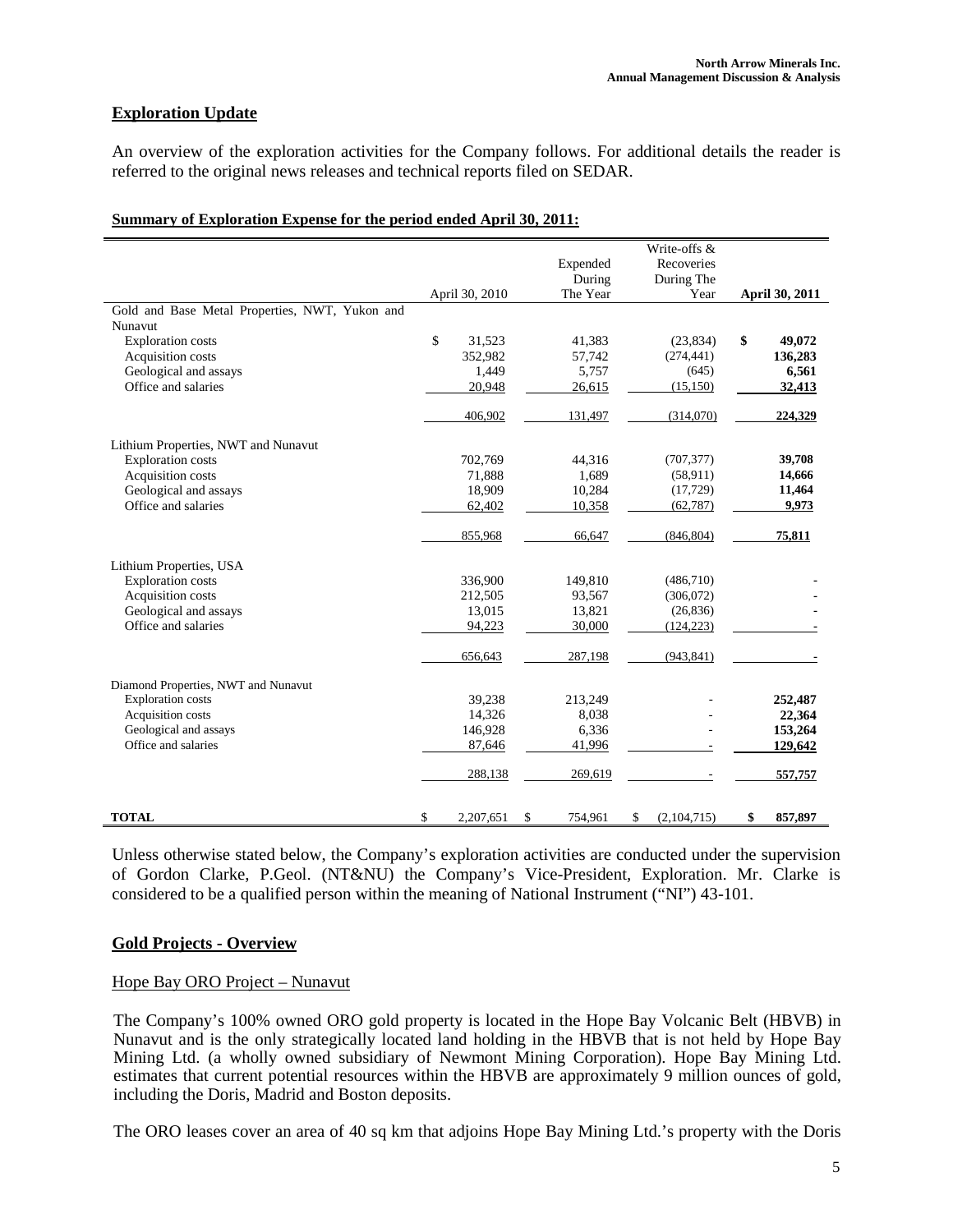deposit located only 3.25 km to the south. The Doris deposit contains an indicated resource of 798,000 ounces of gold at a grade of 19.31 g/t and is currently being mined with ore being stockpiled until a new mill, with a startup targeted for late 2011, becomes fully operational. Mineralization at Doris occurs along a well-defined stratigraphic volcanic contact, which extends northward onto the Company's property. The ORO leases host numerous gold showings and potentially gold bearing structures including the Elu shear zone and Wombat zone.

Management believes that the location of the ORO project, situated along strike from Hope Bay Mining's multi-million ounce gold deposits is a significant exploration opportunity for the Company. However, as part of the continuing strategy to reduce shareholder risk while undertaking early-stage exploration, in February 2011, an option agreement was signed with Chelsea Minerals Corp. ("Chelsea"), allowing Chelsea the option to earn a 60% interest in the ORO gold project. In May 2011, Sennen Resources Ltd. ("Sennen") and Chelsea completed a plan of arrangement whereby Sennen acquired all of the issued and outstanding shares and assets of Chelsea, including the Oro option agreement. Under the terms of the agreement, Sennen may earn up to a 60% interest in the project by making an initial cash payment of \$50,000 (received) and spending \$5 million over a five year period. A minimum expenditure of \$500,000 is required in the first year. Sennen has over \$15 million in its treasury and can fund the exploration obligations for the Oro project without the need to raise any further capital. An exploration program to explore the Ida Point prospect commenced in late July 2011, and will include up to 1500 metres of diamond drilling. Sennen is funding the program while North Arrow continues as operator.

## DMB Project – Nunavut

The Company's DMB gold project is located adjacent to Daniel Moore Bay on the north-west side of Bathurst Inlet, Nunavut. A reconnaissance exploration program carried out by International Mine Services Ltd., in 1967 documented a quartz veined shear zone up to 12 m wide and over 600 m long. Random chip sampling returned values of up to 0.12 oz/ton,  $(4.11 \text{ g/t})$  over 1.5 m. Mineralization is described as being contained within myriad veinlets of quartz intruded along the strike of the zone. The host rocks were mapped as metasediments with local volcanics. No other sample details were given in the assessment report filed with the Mining Recorder's Office.

In February 2011, the Company was granted an exploration permit for the northeast corner of NTS 76N/12 to cover the documented mineralized shear zone. In August of 2011, the Company conducted a site visit and collected samples from the shear zone. Assay results are pending.

## Yukon Gold Project – Yukon Territory

In July 2010, the Company acquired an option to earn a 100% interest in the Cal (1,446 acres) and Dotty (620 acres) mineral claims from Cathro Resources Corp. (50%) and Cazador Resources Ltd. (50%), both private companies. The Cal and Dotty gold properties are located approximately 50 km northwest of Keno City, Yukon. The target deposit type is carbonate hosted gold mineralization similar to the newly discovered Rau (Tiger Zone) deposit of ATAC Resources Ltd., located only 70 km to the east. The claim blocks were staked to cover anomalous results from government regional stream silt samples.

Under the terms of the agreement, the Company can earn a 100% interest in the property by funding a minimum \$35,000 initial exploration program (completed) and by making cumulative payments totaling \$150,000 and by issuing cumulative share payments totaling 750,000 shares over a period of four years. During the year ended April 30, 2011, the Company issued 25,000 shares to Cathro and 25,000 shares to Cazador, at a total estimated fair value of \$10,000.

In early August 2010, an initial exploration program of silt sampling, prospecting and contour soil was carried out. During the program a total of 40 rock samples, 90 stream silt samples and 43 soil samples were collected. Results have been reviewed and in August 2011, management concluded that continued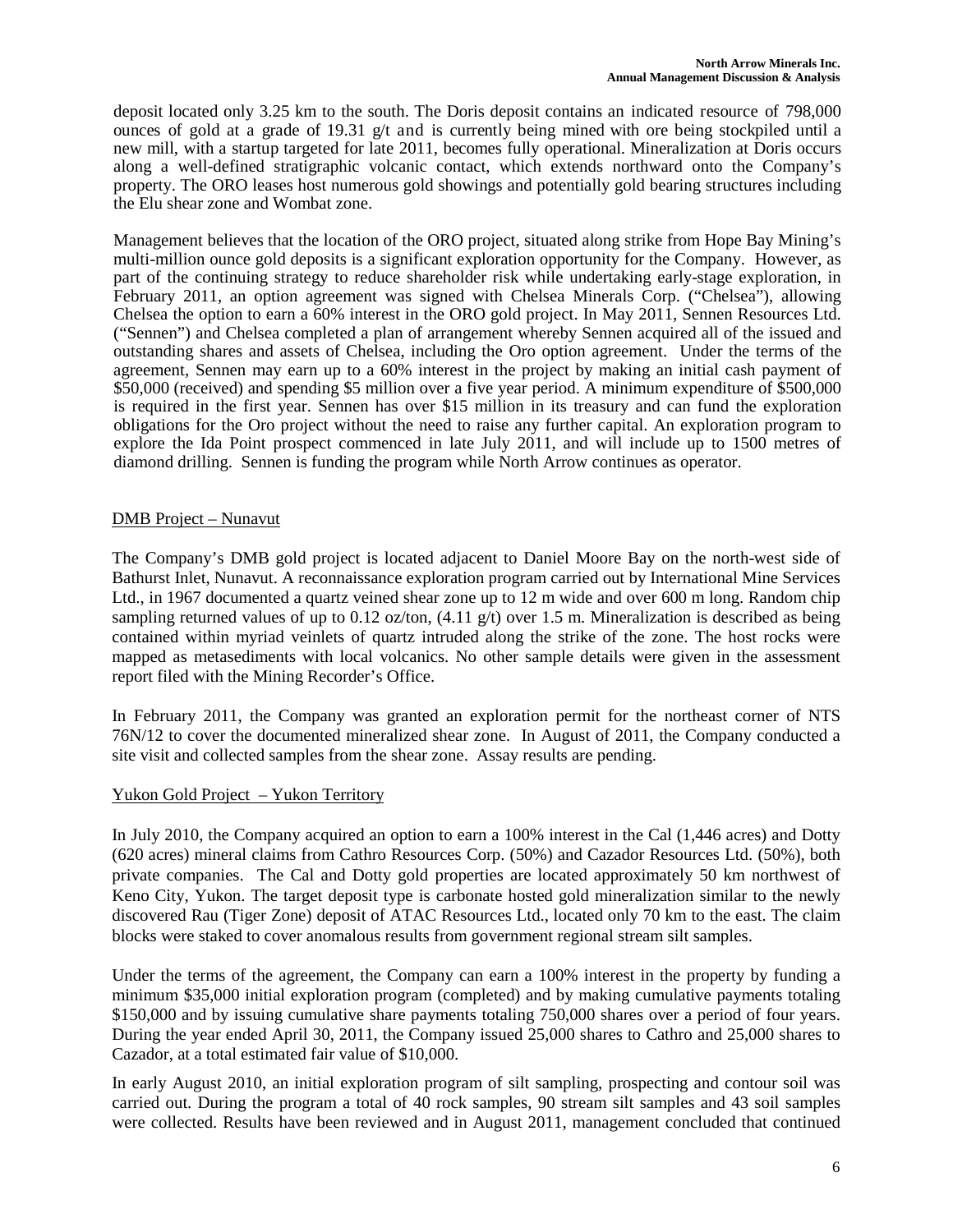work on the project was not justified, and North Arrow will therefore not be proceeding with further option payments or obligations.

## **Diamond Projects - Overview**

### Lac de Gras Project – Northwest Territories

The Lac de Gras project (LDG) is located within the prolific Lac de Gras diamondiferous kimberlite field in Canada's Northwest Territories. The property directly adjoins the mineral leases that host the Diavik diamond mine, located 10 km to the north. The Ekati diamond mine is located within 40 km to the northwest. The kimberlites of the Diavik and Ekati diamond mines are among the richest diamond deposits in the world.

The LDG project is a 50-50 joint venture with Dr. Chris Jennings. The Company is responsible for funding the first \$1,000,800 in exploration expenditures on the property, subsequent to which exploration of the property will be carried out based upon a 50/50 joint venture. In early 2010, Dr. Jennings carried out a comprehensive review of detailed airborne geophysical coverage for the project area using a proprietary geophysical technique. This same processing technique has been used on geophysical data collected outside of, but proximal to, the Lac de Gras property and in 2008 resulted in the discovery of diamondiferous kimberlites.

A legal survey of 32 claims totaling 81,171 acres was completed in July 2010. At the same time ground checks of 79 priority kimberlite airborne geophysical targets selected by Dr. Jennings were carried out and 19 were selected for follow up ground geophysical surveys. In September 2010, a land use permit was received from the Mackenzie Valley Land and Water Board allowing for drilling on the property. In the fall of 2010, total field magnetic and electromagnetic surveys over 29 grids covering a total of 35 airborne geophysical targets were carried out. Work to date confirms management's belief that there is significant potential for diamondiferous kimberlite on the property, and the Company is currently developing an exploration strategy.

### Hammer Project- Nunavut

The Hammer project is located in the Coronation diamond district of Nunavut and is a joint venture between Stornoway Diamond Corporation ("Stornoway") (75%) and the Company (25%). In July 2009, Stornoway notified the Company that a new kimberlite had been discovered on the Hammer property. Kimberlite bedrock was found within a prominent topographic low feature that is 225 m long, between 15 and 100 m wide, and has a surface expression of approximately 1 hectare. A diamond (+0.106mm) was recovered from a small sample (6.6 kg) of the discovered kimberlite bedrock.

In September 2010, ground geophysical surveys were conducted over the Hammer kimberlite. A total of 7.6 line-km of total field magnetics and 2.2 line-km of Horizontal Loop Electromagnetics (HLEM) were completed. A magnetic anomaly was detected at the center of the work area, coinciding with the observable topographic low. The magnetic anomaly is ~530nT above background and is roughly 185 m in the NW-SE direction by 65 m in the NE-SW direction. A coincident moderate response conductor was detected with the HLEM survey. The HLEM conductive response outlined an area matching the dimensions of the magnetic anomaly.

The success of the geophysical program led to a drill program on the Hammer kimberlite in early June 2011. The program was completed in mid-July, with a total of 22 holes drilled for a total combined meterage of 1,801. Preliminary field work suggests a pipe like body consisting of hypabyssal kimberlite breccia with a surface expression of approximately 0.4 ha. Approximately 930 m of NQ sized kimberlite core (approximately 3.8 tonnes) was collected and will undergo micro and macrodiamond testing in the fall of 2011. Results will be reported when available.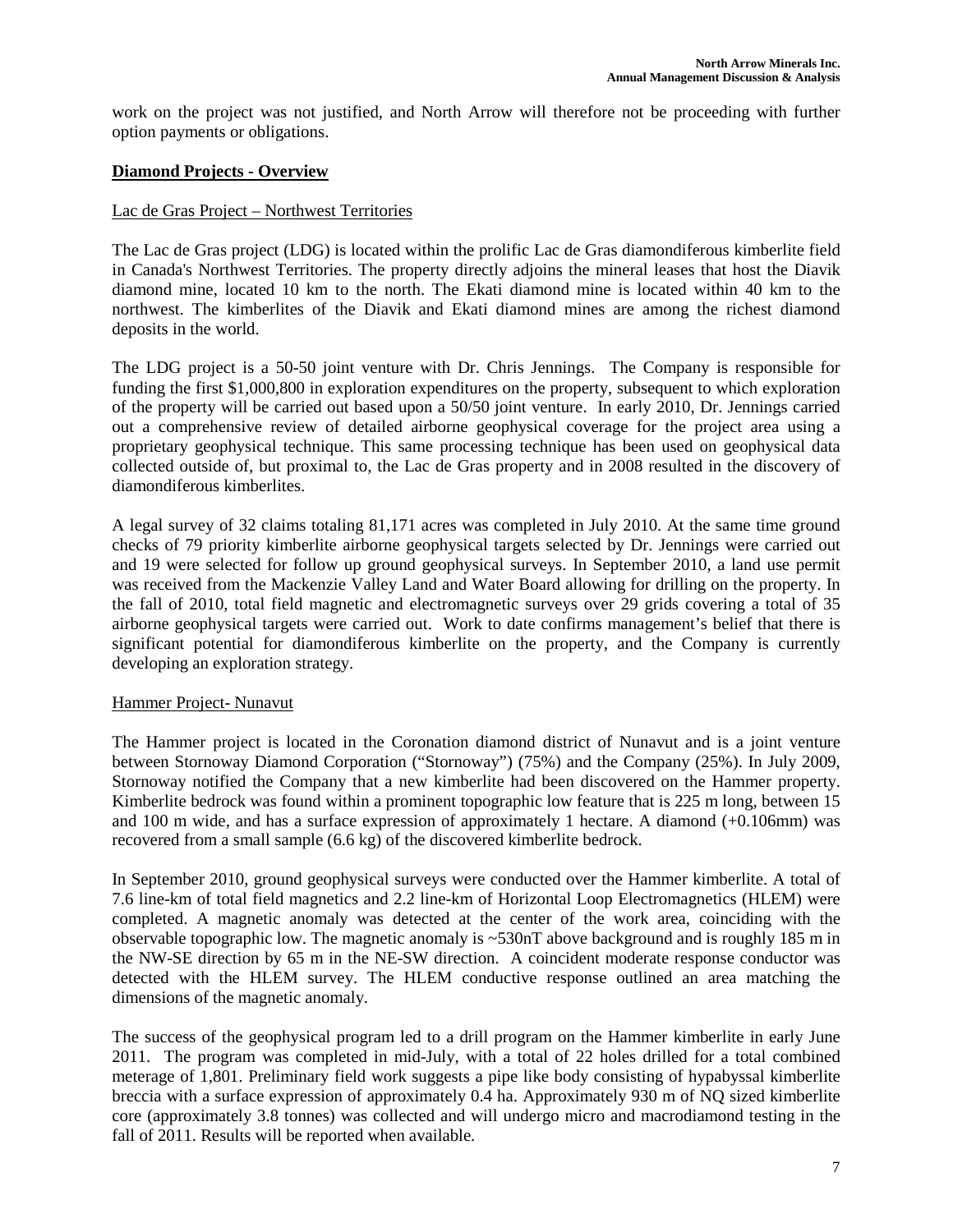## **Base Metal Projects – Overview**

### Seagull Project – Yukon

In May 2011 North Arrow entered into an option agreement with Panarc Resources Ltd. ("Panarc") for the Seagull Tin project located approximately 156 km west of Watson Lake, Yukon. The project includes seventy-six claims totaling 3925.4 acres staked by Panarc to cover historic tin showings. In the long-term the tin market is expected to remain strong, with the major demand being from the use of tin in solder for the growing electronics industry.

Under the terms of the agreement, the Company made an initial cash payment of \$15,000 to Panarc and issued 100,000 common shares. In addition, the Company must incur aggregate exploration expenditures of \$300,000 within a three-year period. Panarc will retain a royalty equal to 2.0% of net smelter returns, of which the Company may purchase one percentage point (1.0%) for \$1,000,000 CAD such that the royalty would be reduced to 1.0%.

Tin mineralization within the project area has been documented and is related to the mid –Cretaceous aged Seagull Batholith which has been mapped in outcrop over an area of 14X44 km. In July of 2011, a prospecting and sampling program was carried out over the project claims. Results are pending.

### **Lithium Projects – Overview**

During the year ended April 30, 2011, the Company wrote-off all capitalized acquisition and exploration expenditures related to two of its three lithium properties as no future work is planned on the properties for the foreseeable future. This includes the Beaverdam project in North Carolina, as well as the Phoenix projects in the Northwest Territories. The Company retains an interest in the Torp Lake project in Nunavut, and is currently considering various options for this property. The Company is choosing to focus its efforts on exploration opportunities on gold and base metal opportunities in Canada and South America.

### Beaverdam Lithium Project – North Carolina

In 2009, the Company initiated a lithium exploration program at the Beaverdam Project in North Carolina through seven option agreements with private land owners, covering approximately 420 contiguous acres. In order to maintain these option agreements in good standing into 2011, the Company made payments totaling US\$102,779 to the underlying landowners in January 2011.

During the fall of 2009 and summer of 2010, the Company completed a 19 hole (2,545 m) drill program. Highlights included 1.24% Li<sub>2</sub>O over 13.0 m, 1.18% Li<sub>2</sub>O over 12.0 m and 1.40% over 11.0 m. Although drilling results were positive,, the Company has determined that further work on this project is not warranted at the present time. Accordingly, during the year ended April 30, 2011, the Company wrote-off capitalized acquisition and exploration expenditures of \$943,841.

### Phoenix Lithium Project – Northwest Territories

The Phoenix project is located in the Aylmer Lake area of the Northwest Territories, approximately 60 km east of existing winter road infrastructure that services the Ekati and Diavik diamond mines. The Company identified nine localities where spodumene-bearing pegmatite dikes are located within the 23,000 acre project area. Despite significant surface assays and the grades and widths returned from the limited 2009 exploration work, in the year ending April 30, 2011 the Company did not complete any substantial exploration program due to a dispute over the land use permit for the project.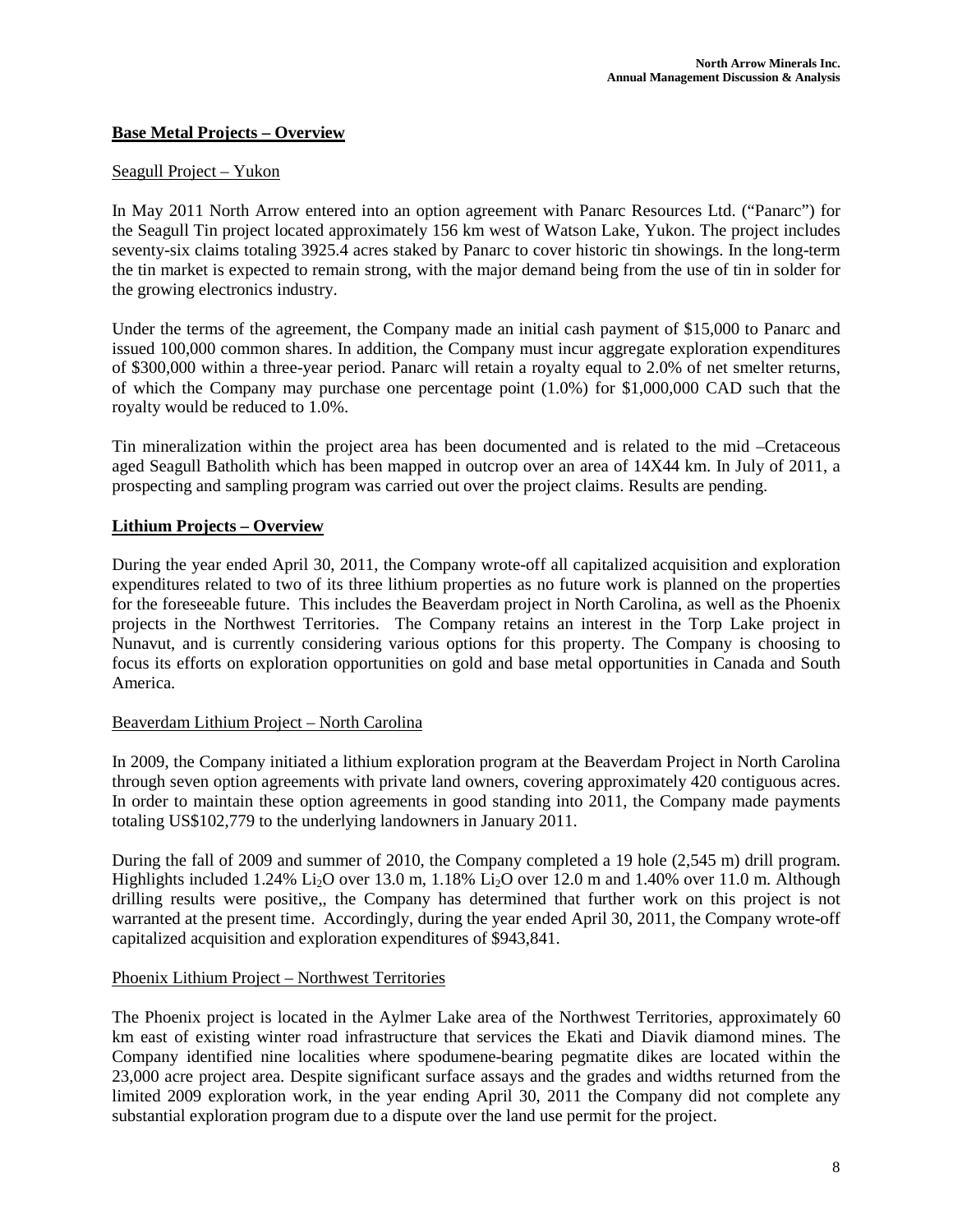During the year ended April 30, 2011, the Company decided to focus its exploration efforts in other areas and accordingly, wrote-off \$846,804 in capitalized acquisition and exploration expenditures related to the Phoenix Project.

The claims for the Phoenix property remain in good standing.

### Torp Lake Lithium Project – Nunavut

The Torp Lake project is located in Nunavut, 30 km southwest of tidewater on the Arctic coast and 245 km east southeast of the Hamlet of Kugluktuk. The project consists of two claims totaling 4,958.4 acres that are centred on the McAvoy lithium rich pegmatite.

Two rock sawn channel samples were collected in the fall of 2009 to test high concentrations of spodumene that are observable within the McAvoy pegmatite over a 110 m interval and widths of 10 to 15 m. The samples located 78 m apart returned 6.0 m grading 4.5% Li<sub>2</sub>O and 7.0 m grading 3.3% L<sub>i2</sub>O. These very high assay results were also associated with low iron values indicating the potential for the pegmatite as a source of premium, low iron, technical grade spodumene. Technical grade spodumene is used directly in the glass, ceramic and metallurgical industries. Economic deposits of technical grade spodumene are rare and therefore command a premium price in comparison to chemical grade products.

To evaluate the potential of the McAvoy pegmatite as a source for technical grade spodumene, during the year ended April 30, 2011 the Company forwarded samples to SGS Lakefield Research Limited for a detailed mineralogical investigation. Results of the evaluation confirmed that the McAvoy pegmatite has the potential to represent a new source of technical grade spodumene, (see News Release dated November 10, 2010) however further evaluation of the pegmatite including ground geophysics and diamond drilling is required. At the present time, the Company is considering the most appropriate course of action for this project.

### **Other Exploration Properties**

The Company maintains an interest in a number of additional, non-material exploration properties. The Company continues to review the available exploration data associated with these properties in an effort to evaluate ways to further advance these properties. Included in these properties are the Fin, Anialik and Bamako gold and the Run, Rush Lake and Hay-Duck base metal properties in Nunavut.

## **Results of Operations**

The Company's principal business activity is the acquisition and exploration of mineral properties. The Company currently has mineral property interests in the Northwest Territories, Nunavut, and the Yukon, Canada and North Carolina, USA. In addition, the Company has recently executed a letter of intent to acquire a gold-copper project in Chile, South America and intends to pursue other exploration opportunities in South America.

During the year ended April 30, 2011 (the "Current Year"), the Company recorded a loss of \$2,709,262 (\$0.06 loss per share) as compared to a loss of \$2,755,107 (\$0.08 loss per share) for the year ended April 30, 2010 (the "Comparative Year"). Mineral property write-offs (Current Year -\$2,087,293; Comparative Year - \$2,180,427) are the most significant part of the Company's annual loss. Mineral property writeoffs of \$2,087,293 during the Current Year relate mainly to the Phoenix property (\$846,504) and lithium projects in North Carolina (\$943,841), where no exploration programs of significance are planned for the foreseeable future or have been carried out in the last three years. In the Comparative Year, the majority of the write-off relates to capitalized costs for the Anialik property.

The Company's administrative expenses of \$831,842 increased from \$722,180 in the Comparative Year.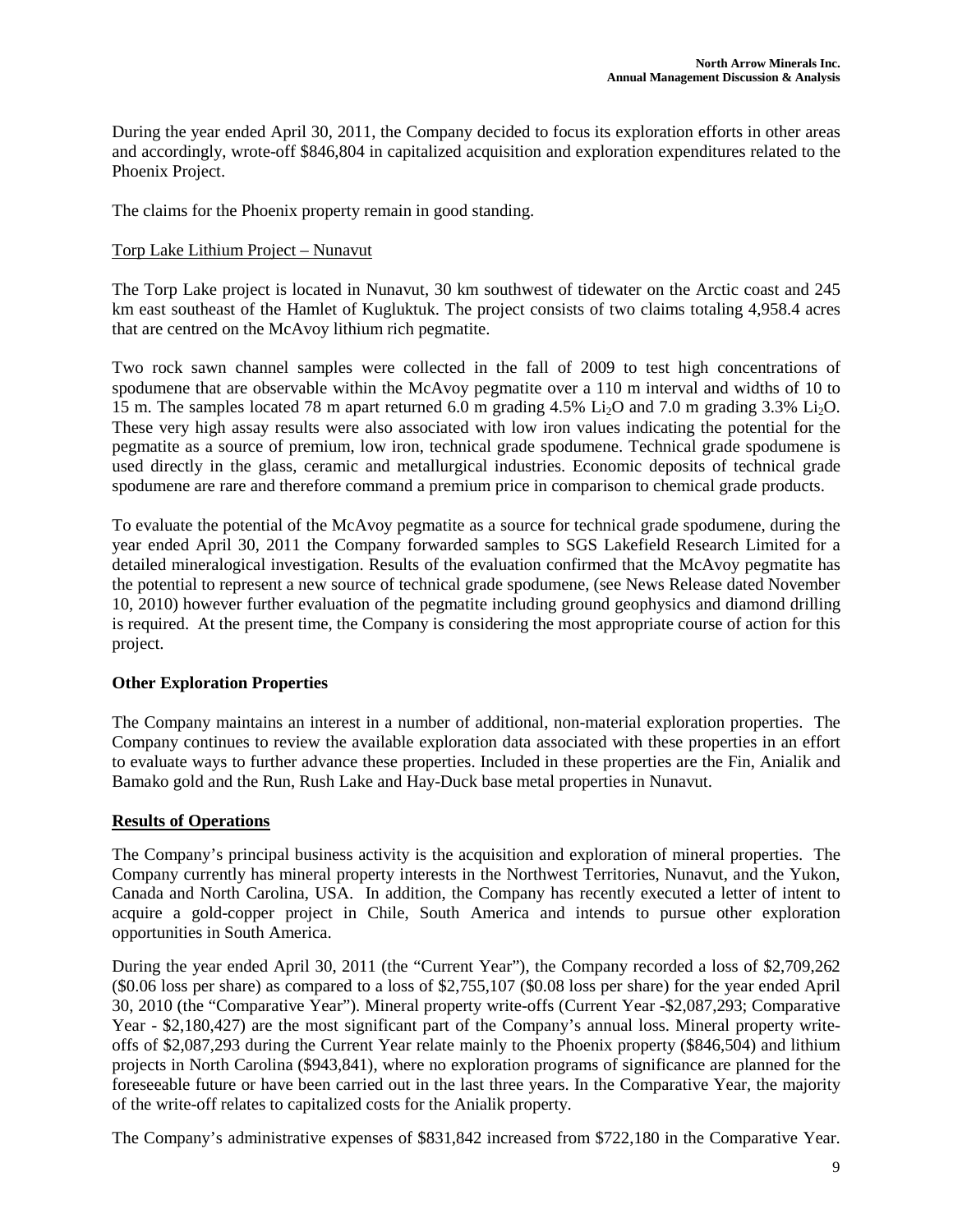Consulting fees (Current Year - \$176,333; Comparative Year - \$11,080), and advertising, promotion and travel (Current Year - \$172,638; Comparative Year - \$160,391) had the largest impact on this increase. Salaries and benefits expense (Current Year -\$177,166; Comparative Year - \$187,912), office, miscellaneous and rent expense (Current Year -\$86,052; Comparative Year -\$97,324), stock-based compensation (Current Year -\$121,270; Comparative Year - \$130,276), professional fees (Current Year - \$79,968; Comparative Year - \$110,374), and regulatory and filing fees (Current Year -\$17,736; Comparative Year - \$23,853) all decreased as compared to the prior year. Excluding stock-based compensation, a non-cash expense, administrative expenses increased by 20% from the Comparative Year. Most of this increase is due to the payment of consulting fees totaling \$150,833 for the management of the Company.

Assets decreased from \$3,363,074 at the April 30, 2010 year-end to \$1,696,494 at April 30, 2011 with capitalized resource property costs decreasing from \$2,207,651 at the April 30, 2010 year-end to \$857,897 at April 30, 2011. The Company's cash decreased from \$1,126,124 at the April 30, 2010 yearend to \$671,960 at April 30, 2011. Total current liabilities decreased from \$191,837 at the April 30, 2010 year-end to \$129,445 at April 30, 2011 and consist primarily of exploration related payables and amounts due to related parties (Current Year -\$69,498; Comparative Year - \$76,610). There was an increase in share capital from \$8,755,602 at the April 30, 2010 year-end to \$9,765,706 at April 30, 2011 due to a private placement during the year. The Company issued 3,958,333 common shares for gross proceeds of \$712,500. A further 4,604,500 common shares were issued upon exercise of warrants for gross proceeds of \$508,150.

# **Selected Annual Information**

Unless otherwise noted, all currency amounts are stated in Canadian dollars.

The following table summarizes selected financial data for North Arrow Minerals Inc. for each of the three most recently completed financial years. The information set forth below should be read in conjunction with the audited consolidated financial statements, prepared in accordance with Canadian generally accepted accounting principles, and their related notes.

|                                                               | <b>Year Ended</b><br>April 30, 2011 | <b>Year Ended</b><br><b>April 30, 2010</b> | <b>Year Ended</b><br>April 30, 2009 |
|---------------------------------------------------------------|-------------------------------------|--------------------------------------------|-------------------------------------|
| Total revenue                                                 | Nil<br>S                            | Nil                                        | Nil<br>S                            |
| General and administrative expenses, net                      | \$831,842                           | \$722,180                                  | \$345,212                           |
| Write off of mineral properties                               | \$2,087,293                         | \$2,180,427                                | \$3,229,988                         |
| Loss from continuing operations:                              |                                     |                                            |                                     |
| - In total<br>- Basic and diluted loss per Share              | \$2,912,325<br>\$0.06               | \$2,902,607<br>\$0.08                      | \$3,572,888<br>\$0.16               |
| Net loss:<br>- In total<br>- Basic and diluted loss per Share | \$2,709,262<br>\$0.06               | \$2,755,107<br>\$0.08                      | \$3,096,012<br>\$0.14               |
| <b>Total Assets</b>                                           | \$1,696,494                         | \$3,363,074                                | \$3,255,711                         |
| Total long-term financial liabilities                         | \$Nil                               | \$Nil                                      | \$Nil                               |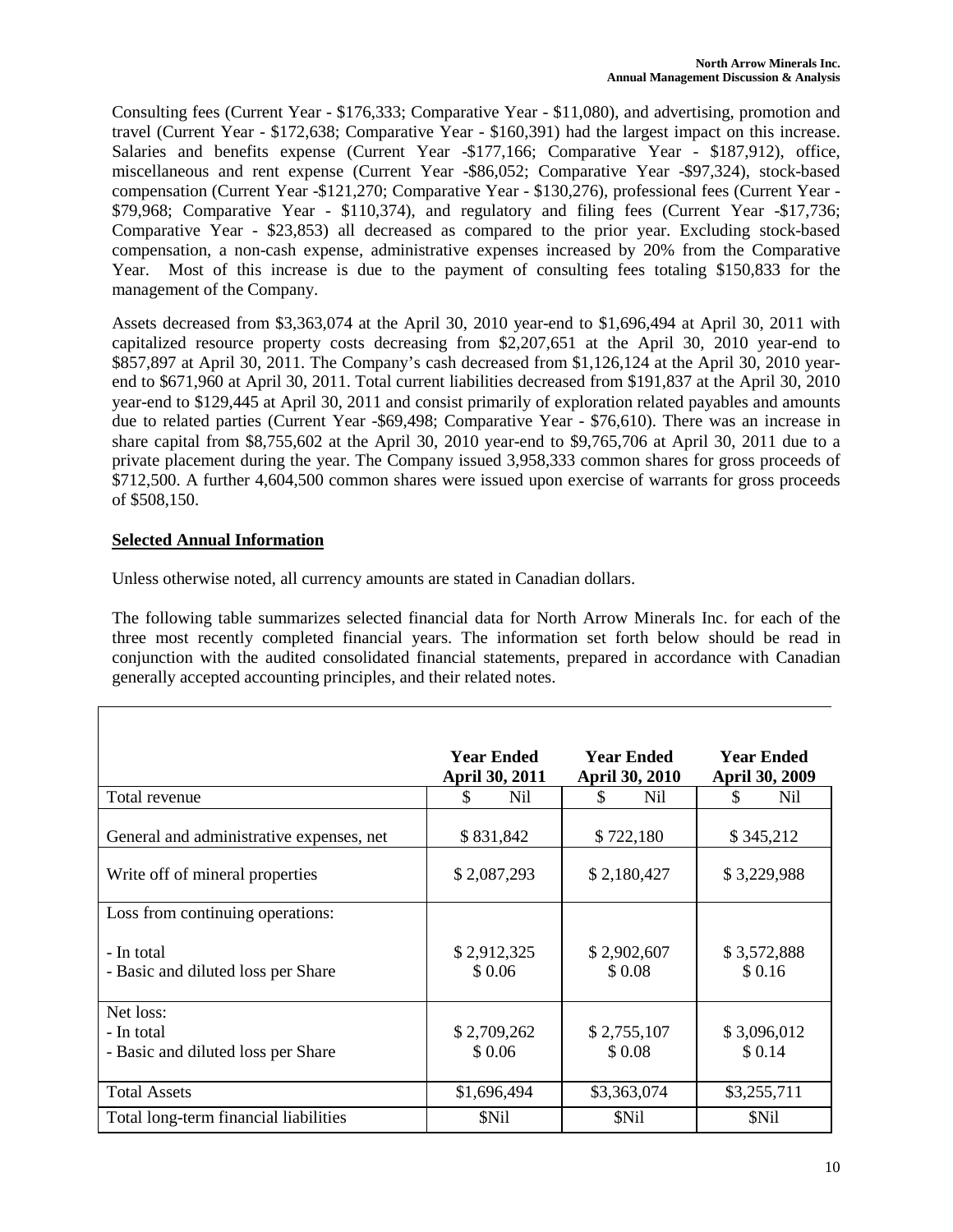The Company has no source of operating revenue.

As at April 30, 2011, the Company had no long-term debt. Funds for exploration programs and general working capital are raised from equity financings and the exercise of warrants. During the years ended April 30, 2010 and 2011, the Company financed a significant portion of its exploration programs from the sale of common shares.

## **Summary of Quarterly Results**

Unless otherwise noted, all currency amounts are stated in Canadian dollars

The following table sets out selected unaudited quarterly financial information North Arrow Minerals Inc. and is derived from the Company's unaudited quarterly consolidated financial statements prepared by management. The Company's interim consolidated financial statements are prepared in accordance with Canadian generally accepted accounting principles and are expressed in Canadian dollars.

|                       |                 |    | Income                     | <b>Basic Earnings</b>           | <b>Fully Diluted</b>        |
|-----------------------|-----------------|----|----------------------------|---------------------------------|-----------------------------|
|                       |                 |    | or (Loss) from             | (Loss) per share <sup>(1)</sup> | Earnings (Loss) per         |
|                       |                 |    | <b>Continued Operation</b> | from Continued                  | share <sup>(1)</sup> - from |
|                       |                 |    | and Net Income             | <b>Operation and Net</b>        | <b>Continued Operation</b>  |
|                       | Interest Income |    | (Loss)                     | Income (Loss)                   | and Net Income              |
| <b>Ouarter Ending</b> |                 |    |                            |                                 | (Loss)                      |
| April 30, 2011        | \$<br>1.874     | \$ | $(1,942,260)*$             | \$<br>(0.04)                    | \$<br>(0.04)                |
| January 31, 2011      | \$<br>2,179     | J. | (135, 128)                 | \$<br>(0.00)                    | \$<br>(0.00)                |
| October 31, 2010      | \$<br>1,962     | Ъ  | (451,780)                  | \$<br>(0.01)                    | \$<br>(0.01)                |
| July 31, 2010         | \$<br>795       | J. | (180,094)                  | \$<br>(0.00)                    | \$<br>(0.00)                |
| April 30, 2010        | \$<br>Nil       | S  | $(2,150,894)^*$            | \$<br>(0.00)                    | \$<br>(0.00)                |
| January 31, 2010      | \$<br>Nil       | ъ. | (236, 563)                 | \$<br>(0.01)                    | \$<br>(0.01)                |
| October 31, 2009      | \$<br>Nil       | \$ | (235, 440)                 | \$<br>(0.01)                    | \$<br>(0.01)                |
| July 31, 2009         | \$<br>Nil       |    | (132.210)                  | \$<br>(0.00)                    | \$<br>(0.00)                |

(1) Based on the treasury share method for calculating diluted earnings.

\*includes a future income tax recovery of \$203,063 (April 30, 2010 - \$147,500) due to the application of EIC-146, "Flow-through Shares", during the years ended April 30, 2011 and 2010. This is a non-cash item recorded in compliance with Canadian GAAP.

### **Current Quarter**

The Company's net loss of \$1,942,260 in the three months ended April 30, 2011 (the "**Current Quarter**") compares to a loss of \$2,150,894 in the three months ended April 30, 2010 (the "**Comparative Quarter**"). The main reason for the difference between the Current and the Comparative fourth quarter losses is a smaller write-off of mineral properties (Current Quarter -\$1,796,168; Comparative Quarter -\$2,093,932). Total administrative expenses totaled \$353,113 in the Current Quarter, as compared to \$204,456 in the Comparative Quarter. The main reason for the increase is consulting fees paid for the management of the Company.

### **Risks and Uncertainties**

The Company's financial condition and future prospects are significantly affected by overall economic conditions. The Company has no source of operating revenue and relies on equity financings and warrant exercises to further exploration on its properties.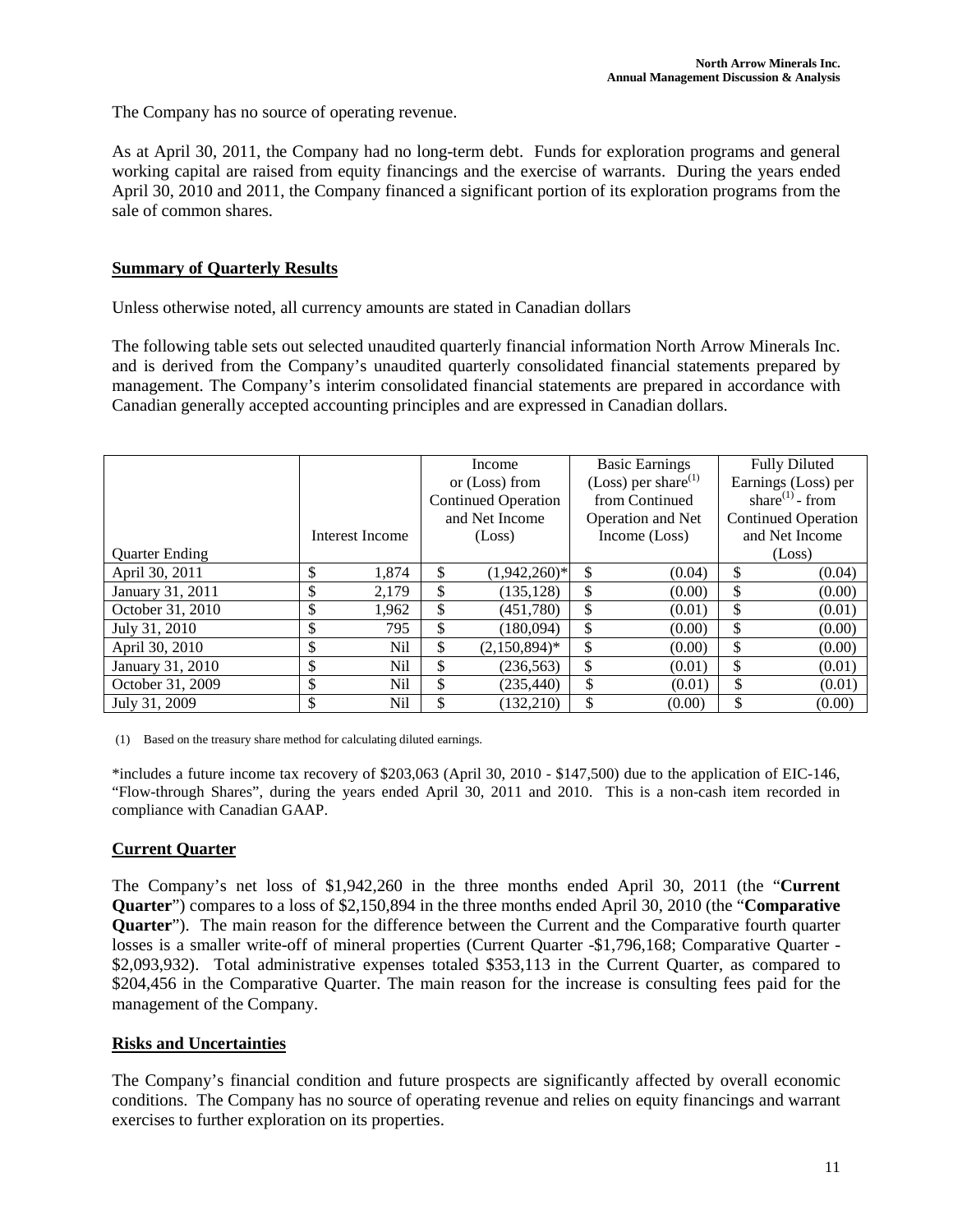Historically, the majority of the Company's expenses have been denominated in Canadian Dollars so its exposure to foreign exchange risk was limited. In July 2009, the Company acquired a land position, prospective for lithium, in North Carolina, USA and in May 2011, the Company entered into a letter of intent for a Chilean exploration project. Exploration activities in the US may increase the Company's risk of litigation; exploration activities outside of Canada will expose the Company to foreign exchange risk. Presently, the Company does not use foreign-exchange contracts to mitigate this risk, but that may change in future, depending upon the size of the Company's exploration programs denominated in currencies other than the Canadian Dollar.

The majority of the Company's receivables consist of sales tax receivables due from the federal government or from other exploration companies. From time-to-time, the Company will have receivables from companies with which it has exploration agreements or options. The maximum amount of the Company's exposure to credit risk with respect to its receivables is the carrying value of those receivables as at the balance sheet date.

The Company's liquidity risk, the risk that the Company won't be able to meet its obligations as they come due, was reduced in calendar 2010 because the Company successfully completed several equity financings, but remains an issue because the Company has no source of operating revenue and has a history of losses. The Company's management actively monitors its cash-flow and has made decisions and plans into 2011 accordingly. Under the terms of a flow-through private placement completed in June 2009, the Company was required to spend \$500,000 on Canadian exploration expense ("CEE") on or before December 31, 2010. The Company had met this expenditure requirement as of April 30, 2010. Under the terms of a flow-through private placement completed in August 2010, the Company is required to spend \$712,500 on CEE on or before December 31, 2011.

# *Private Placement – August 2011*

In August 2011, the Company announced that it had concluded an agreement for a \$1,000,000 private placement of a convertible note with Anglo-Celtic Exploration Ltd. ("Anglo-Celtic" or the "Lender"), a private company controlled by D. Grenville Thomas, who is a director of North Arrow. The independent directors of North Arrow reviewed and accepted the proposed private placement, which remains subject to regulatory approval. The private placement will consist of a convertible note, structured as an unsecured, interest-bearing loan of \$1,000,000. The term of the loan will be for one-year, following receipt of all required regulatory approvals. The Lender may convert at any time all or a portion of the principal amount outstanding under the loan into common shares of North Arrow at a conversion price of \$0.25 per common share. The Lender will also have the right to convert all or any portion of the accrued interest on the loan into common shares of North Arrow at the market price of North Arrow's common shares at the time of conversion. North Arrow may, at its option, repay all or any part of the principal amount outstanding under the loan, without bonus or penalty, subject to the requirement that North Arrow give notice to the Lender that the Lender may elect within 10 days to convert all or any portion of the loan into common shares. The loan agreement will contain provisions related to default by North Arrow and remedies available to the Lender. North Arrow will pay interest to the Lender at the rate charged by the Lender's bank or financial institution, plus 400 basis points. The loan will accrue interest to the date of repayment and will be calculated monthly on the last day of the month.

As a result of the private placement, Mr. Thomas, through Anglo-Celtic, may become a "Control Person" (as defined in the TSX Venture Exchange's policies) of North Arrow. Mr. Thomas, through Anglo-Celtic, currently owns 9,839,582 common shares, representing approximately 18.7% of North Arrow's issued and outstanding common shares, and will be entitled to acquire a further 4,000,000 common shares by converting the \$1,000,000 loan principal into common shares at a conversion price of \$0.25 per share. If Anglo-Celtic converts the entire principal amount of the loan, Mr. Thomas would control approximately 24.4% of the then issued shares of North Arrow (assuming no other shares are issued by North Arrow, except the common shares to Anglo-Celtic upon conversion of the loan). The creation of a new Control Person requires shareholder approval, which North Arrow will seek from shareholders at the next Annual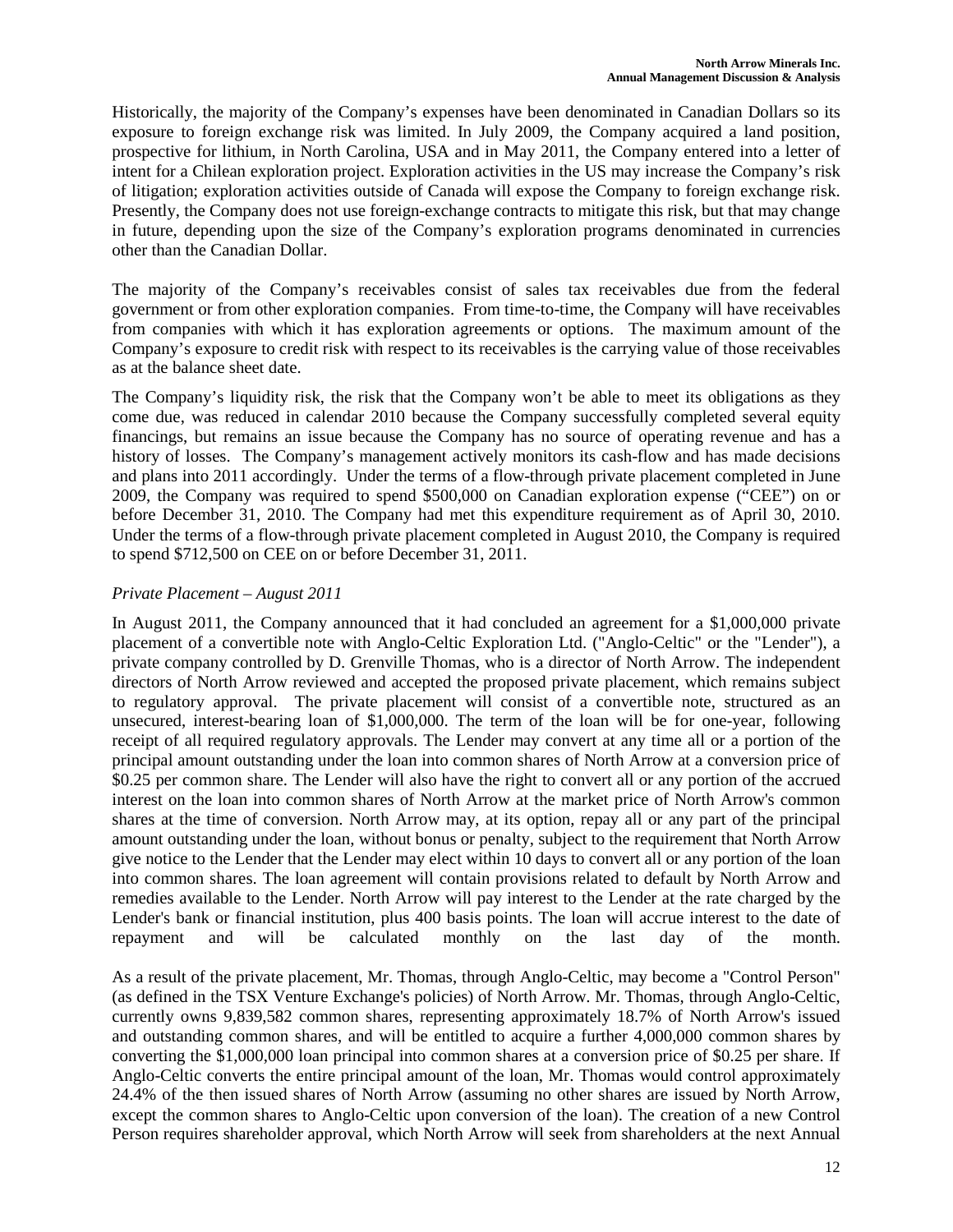General Meeting. Proceeds from the loan will be used to continue to fund North Arrow's exploration activities in South America and for working capital purposes however, the Company will require additional financing in the future as it has no source of cash flow from operations.

Actual funding requirements may vary from those planned due to a number of factors, including the progress of exploration activity and the Company's ability to raise additional funds at favourable terms. Management recognizes there will be risks involved that may be beyond their control. The Company intends to continue to use various strategies to minimize its dependence on equity capital, including the securing of joint venture partners where appropriate.

The Company's ability to generate cash is very much affected by the current market conditions, its share price and third party interest in its assets. Dilution to existing shareholders from an equity financing increases as the share price decreases. The Company has no credit facilities that could be used for ongoing operations because it has no operating cash flow. The funds that the Company does have that aren't required in the short-term for exploration or overhead expenditures are invested for up to 90 days in Bankers' Acceptance or Bankers' Deposit Notes to reduce the Company's exposure to credit risk. The Company has no exposure to asset-backed commercial paper nor does the Company have any long-term debt. The \$1 million convertible note payable to Anglo-Celtic, if approved by regulators and subsequently issued, will be a significant liability for the Company. Should Anglo-Celtic choose to convert the loan principal and interest into common shares, this will result in dilution to existing shareholders.

The Company's most significant fixed costs relate to management of the company and the costs associated with maintaining a TSXV listing. Subject to regulatory approval of the private placement of the convertible note described above, the Company will have sufficient financial resources to keep its material landholdings and the majority of its non-material landholdings in good standing into 2012. Furthermore, the Company has also incurred sufficient exploration expenditures on these properties to keep them in good standing with the respective provincial and territorial governments into 2012 as well. The flow-through funds raised in August 2010 can be spent up to December 31, 2011. The Company's management actively manages its landholdings in an effort to keep those landholdings with the greatest exploration potential in good standing for as long as possible. The Company's management regularly reviews its cash position against future plans and makes decisions regarding these plans accordingly.

## **Liquidity and Capital Resources**

Working capital as at April 30, 2011 was \$707,567 as compared to working capital of \$961,322 at April 30, 2010. Cash decreased by \$454,164 in the Current Year (Comparative Year – increased by \$925,638), to \$671,960 as at April 30, 2011 (Comparative Year -\$1,126,124). Cash flow used for operations was \$757,630 (Comparative Year - \$527,594) while cash flows from financing activities increased the Company's cash position by \$1,176,867 (Comparative Year - \$2,775,463). During the Current Year, the Company issued 3,958,333 common shares for gross proceeds of \$712,500. A further 4,604,500 common shares were issued upon exercise of warrants for gross proceeds of \$508,150. A description of the financing completed during the Current Year can be found under the heading "Financing" below.

The Company's primary investing activity is the acquisition and exploration of mineral properties. During the Current Year, the Company spent \$873,401 to acquire and explore its mineral property interests (Comparative Year -\$1,322,231). The majority of the Company's expenditures in the Current Year were on its lithium properties in the Northwest Territories (Current Year - \$66,647; Comparative Year - \$665,733), and in North Carolina (Current Year - \$287,198; Comparative Year - \$651,818), and on the Company's diamond property in the Northwest Territories (Current Year - \$269,619; Comparative Year - \$15,812). Also during the Current Year, the Company spent \$131,497 (Comparative Year - \$58,842) to explore its gold and base metal properties in Canada.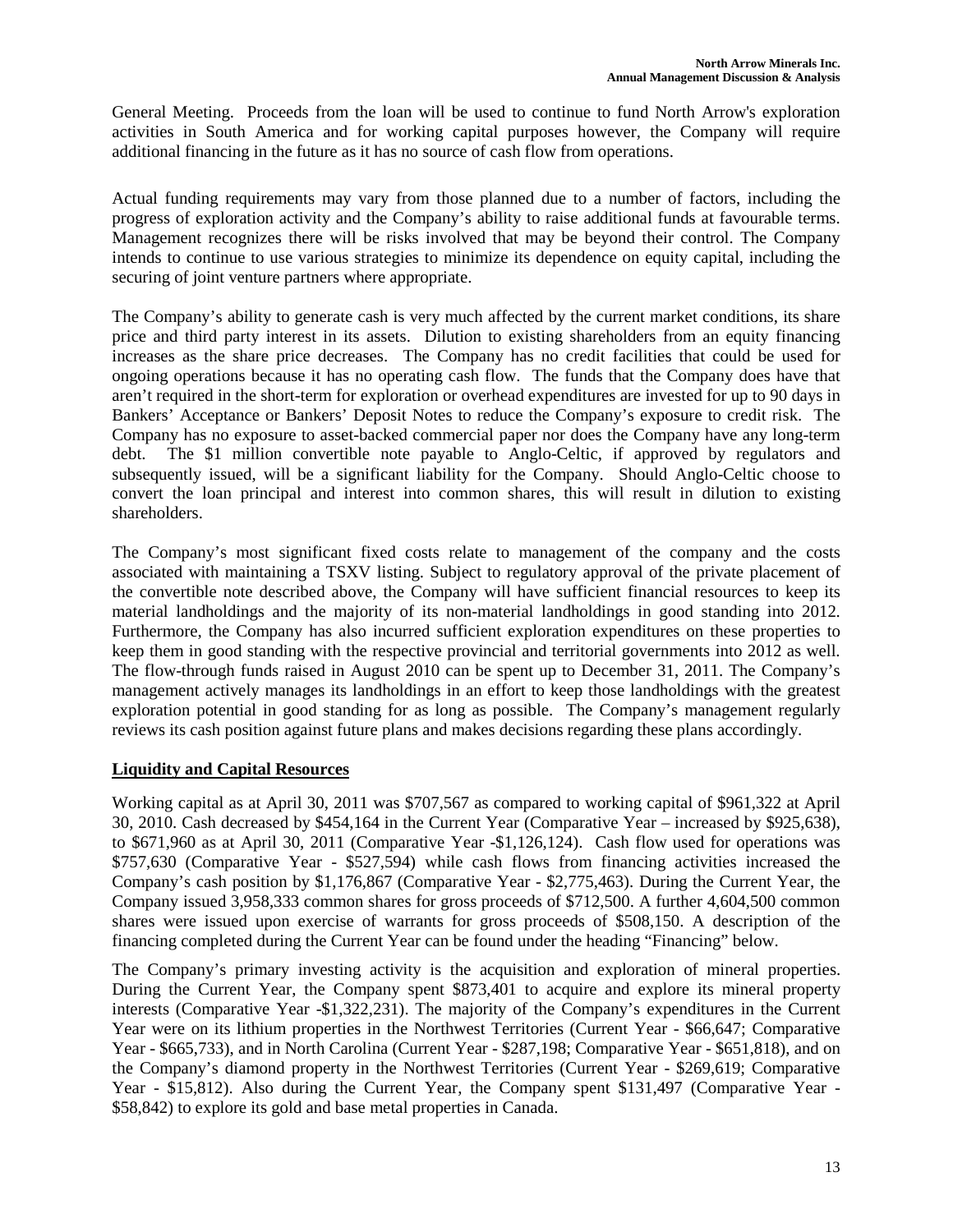As at April 30, 2011, the Company had 4,237,000 outstanding stock options with exercise prices that range from \$0.19 to \$0.40 and 6,109,667 warrants with exercise prices ranging from \$0.25 to \$0.30. During the Current Year, a total of 5,762,750 warrants with an average exercise price of \$0.22 expired, while 4,604,500 warrants with an average exercise price of \$0.11 were exercised, increasing the Company's working capital by \$508,150.

## *Financing*

In August 2010, the Company completed a non-brokered private placement of 3,958,333 flow-through units (the "FT Units") at a price of \$0.18 per FT unit, for total gross proceeds of \$712,500. Each FT unit consisted of one flow-through common share of the Company and one-half of one non-flow-through common share purchase warrant. Each full warrant entitles the holder to purchase one additional common share of the Company until August 20, 2011 at a price of \$0.25 per share. As part of this private placement, the Company paid finder's fees of \$38,220. In August 2011, the Company received regulatory approval to extend the expiry date of these warrants to February 20, 2012; all other terms and conditions remain the same.

The Company expects that additional financings will be required to continue to further exploration efforts at its various exploration properties and to maintain its listing on the TSXV. In the interim, the Company is seeking to maximize the results received from its exploration efforts, to minimize variable expenses to the extent possible and to seek joint venture partners to continue to further exploration of its mineral properties. The Company has also arranged, subject to regulatory approval, a \$1 million private placement of a convertible note with a private company controlled by a director of the Company to provide short-term working capital. See "Private Placement – August 2011" above for additional details.

## **Outstanding Share Data**

The Company's authorized capital is unlimited common shares without par value. As at August 26, 2011, there were 52,758,378 common shares issued and outstanding. As at August 26, 2011 the Company had the following options and warrants outstanding:

|          | Number of     | Exercise   |                    |
|----------|---------------|------------|--------------------|
|          | <b>Shares</b> | Price      | <b>Expiry Date</b> |
|          |               |            |                    |
| Options  | 54,000        | \$<br>0.25 | September 15, 2011 |
|          | 148,000       | \$<br>0.25 | March 29, 2012     |
|          | 1,125,000     | \$<br>0.40 | August 7, 2012     |
|          | 1,410,000     | \$<br>0.20 | June 4, 2014       |
|          | 200,000       | \$<br>0.30 | September 2, 2014  |
|          | 1,000,000     | \$<br>0.20 | March 7, 2016      |
|          | 3,937,000     |            |                    |
|          |               |            |                    |
| Warrants | 1,390,000     | \$<br>0.30 | September 26, 2011 |
|          | 2,740,500     | \$<br>0.30 | October 20, 2011   |
|          | 1,979,167     | \$<br>0.25 | February 20, 2012  |
|          | 6,109,667     |            |                    |
|          |               |            |                    |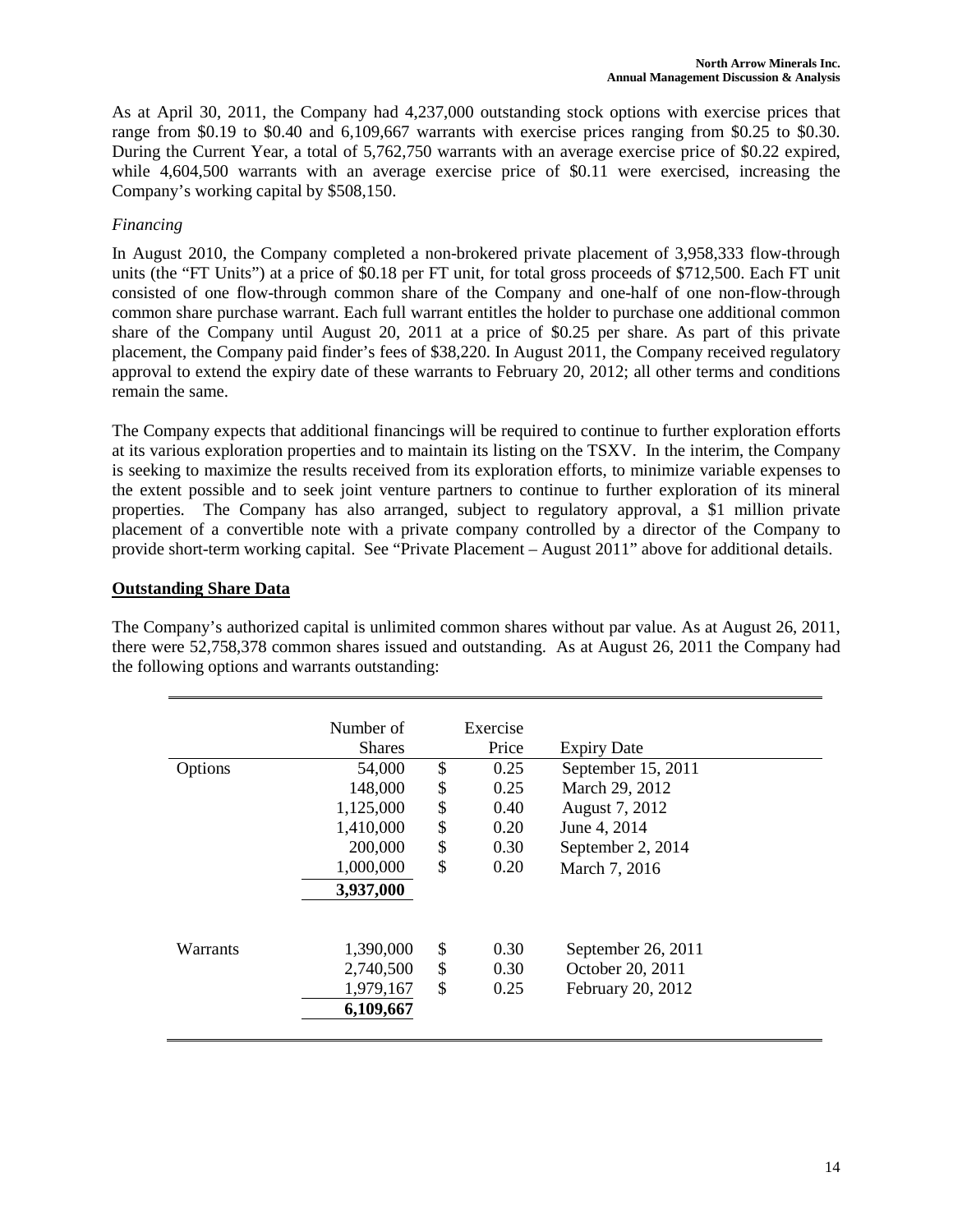## **Transactions with Related Parties**

Related party transactions disclosed in Note 6 of the audited, consolidated financial statements for the year ended April 30, 2011 are as follows:

|                                                                                         | <b>April 30, 2011</b> | April 30, 2010 |
|-----------------------------------------------------------------------------------------|-----------------------|----------------|
| Strongbow Exploration Inc., a company with two common<br>directors and a common officer | $17.655$ \$           | 28,364         |
| Stornoway Diamond Corporation, a company with a common<br>officer                       | 12,206                | 7,301          |
| <b>Directors</b>                                                                        | 39.637                | 40,945         |
|                                                                                         | 69.498                | 76,610         |

- a) During the year ended April 30, 2011, the Company paid or accrued \$129,210 (April 30, 2010 \$133,982) for shared technical services and rent to Strongbow.
- b) During the year ended April 30, 2011, the Company paid or accrued \$23,451 (April 30, 2010 \$31,072) for administrative and accounting services to Stornoway.
- c) During the year ended April 30, 2011, the Company paid \$Nil (April 30, 2010 \$7,350) for technical services to a private company controlled by a director.
- d) During the year ended April 30, 2011, the Company paid \$1,338 (April 30, 2010 \$Nil) for office rent to a company controlled by a director.
- e) During the year ended April 30, 2011, the Company paid consulting fees of \$150,833 (April 30, 2010 - \$Nil) to a company controlled by a director and a company controlled by an officer of the Company.
- f) Included in prepaid expenses as at April 30, 2011 is \$10,000 (April 30, 2010 \$Nil) paid to the President of the Company for future management services.

### **Critical Accounting Estimates**

The preparation of the Company's consolidated financial statements requires management to make estimates and assumptions. These estimates and assumptions affect the reported amounts of assets and liabilities, the disclosure of contingent assets and liabilities as well as the reported expenses during the reporting period. Such estimates and assumptions affect the determination of the potential impairment of long-lived assets, estimated costs associated with reclamation of exploration properties and the determination of stock-based compensation and future income taxes. Management re-evaluates its estimates and assumptions on an ongoing basis; however, due to the nature of estimates, actual amounts could differ from its estimates. The most critical accounting policies upon which the Company depends are those requiring estimates of impairment, assumptions about fair value and future income taxes.

#### *Impairment of long-lived assets*

The Company's management reviews the carrying value of the Company's long-lived assets when there are events or circumstances that may indicate impairment.

The Company uses the guidance set out in AcG-11 as the basis for determining whether its mineral properties should be written off. Paragraph 16 AcG-11 sets out factors that may indicate the need for a write-down:

- a) unfavourable changes in the property or project economics;
- b) an inability to access the site;
- c) environmental restrictions on development;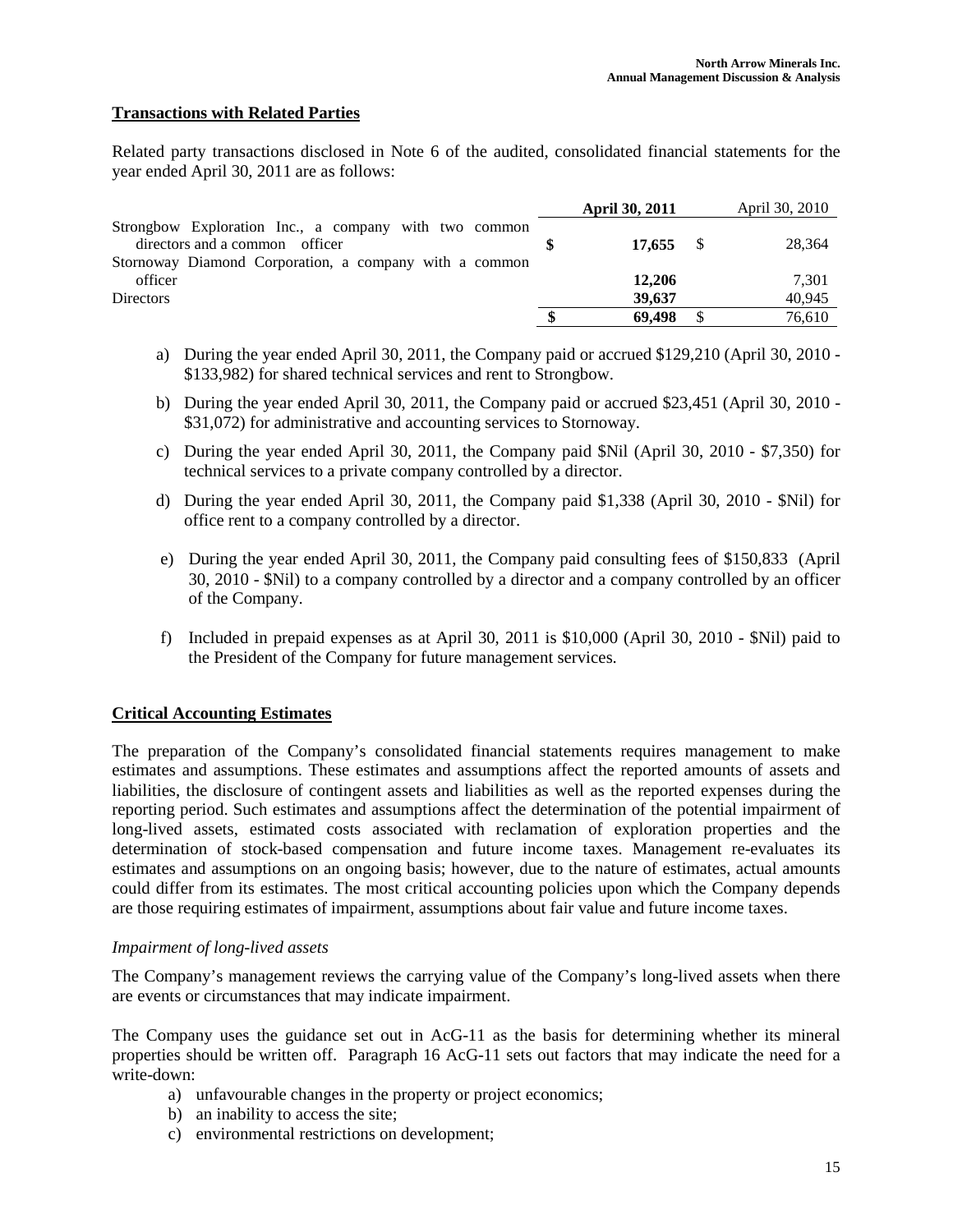- d) an inability to create an efficient distribution mechanism; and
- e) political instability of the region in which the property is located.

Paragraph 18 AcG-11 states: "In addition to the above general presumption, there should be a presumption of impairment in the carrying amount of property, plant and equipment and intangible assets of enterprises in the development stage engaged in extractive operations when any of the following conditions exist:

- a) the enterprise's work program on a property has significantly changed so that previously identified resource targets or work programs are no longer being pursued;
- b) exploration results are not promising and no more work is being planned for the foreseeable future; or
- c) remaining lease terms are insufficient to conduct necessary studies or exploration work.

Using these conditions as a guideline for estimating whether an impairment exists on its mineral properties and based on the Company's plan to further evaluate and advance these properties by analyzing results received to-date, management has determined that as of April 30, 2011 capitalized exploration and acquisition costs of \$2,087,293, mostly related to the Company's lithium properties in northern Canada and in the US, as well as the Canoe Lake Property in Nunavut, should be written off.

### *Stock-based compensation*

The Company's current market price and the volatility of the Company's market price will affect the estimates made for stock-based compensation. The volatility of the Company's stock price and the stock price at the grant date have the most significant impact on the estimate of fair value of stock-based compensation.

### **Recent Accounting Pronouncements**

### *International financial reporting standards*

International financial reporting standards ("IFRS") have replaced Canadian standards and interpretations for financial years beginning on or after January 1, 2011. The process of changing from Canadian GAAP to IFRS is a significant undertaking that may materially affect reported financial position and results of operations, and also affect certain business functions. The Company is required to prepare fully IFRS compliant financial statements for the year ended April 30, 2012, with the first interim financial statements prepared under IFRS for the three-month period ended July 31, 2011.

The Company's conversion plan consists of four phases: scoping and planning, detailed assessment, implementation and post implementation. During the scoping and planning phase, management developed an implementation plan and completed an initial assessment of the key areas where the IFRS transition could have a significant impact on the Company's financial reporting processes. The scoping and planning phase is complete. Summarized below are the standards that are expected to have the most significance for the Company upon transition to IFRS.

| Standard          | Description                                                                         |
|-------------------|-------------------------------------------------------------------------------------|
| Share based       | IFRS requires that graded vesting be used for share options grants (previously      |
| payments          | Canadian GAAP permitted straight-line amortization), and that each installment      |
| (IFRS 2)          | should be treated as a separate share option grant and an estimated fair value must |
|                   | be calculated at each vesting date. This is not expected to have a material change  |
|                   | upon transition to IFRS.                                                            |
| Exploration for   | The Company currently capitalizes all acquisition, exploration and evaluation costs |
| and evaluation of | as assets therefore, there is no expected change upon transition to IFRS.           |

### Expected Areas of Significance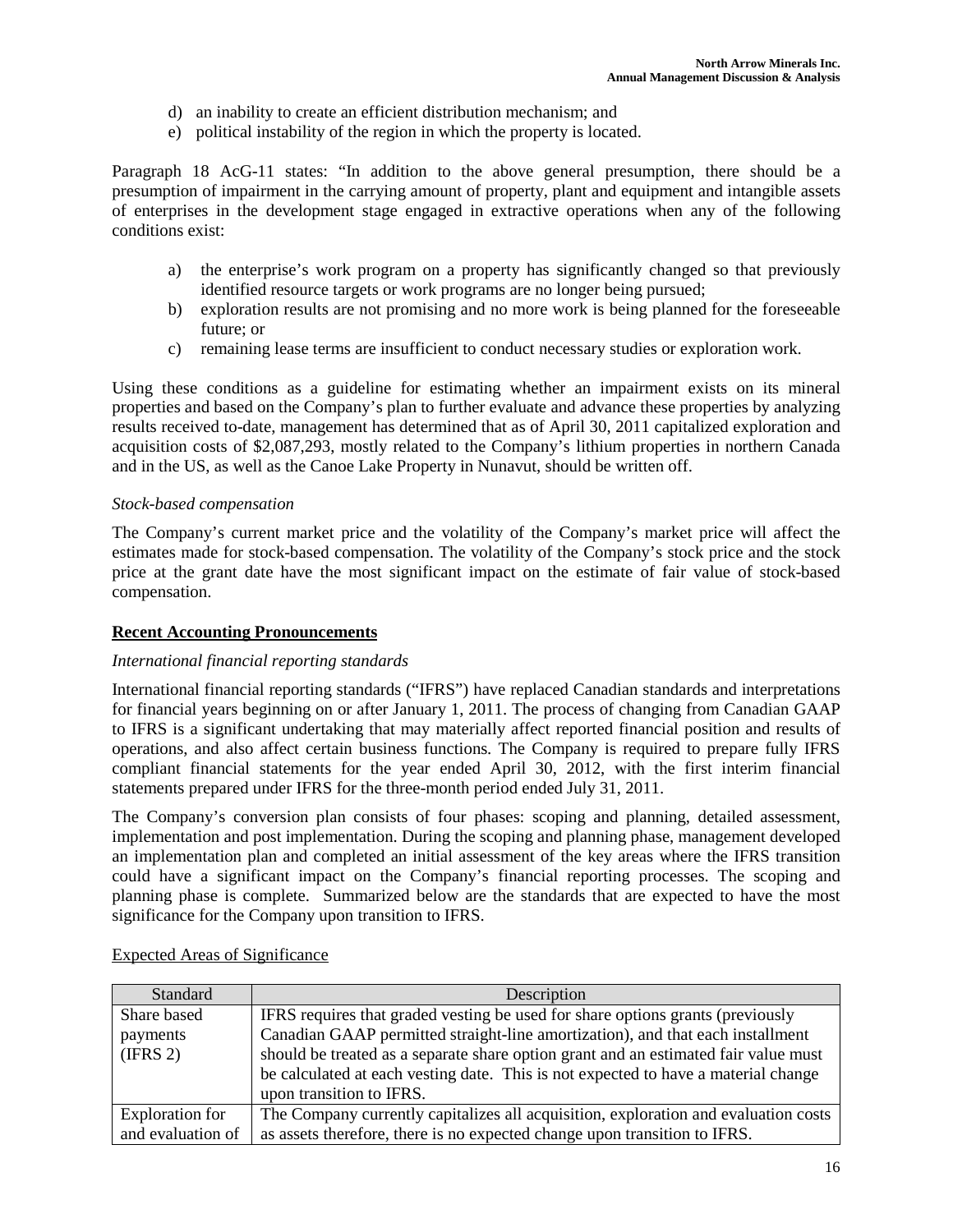| mineral resources |                                                                                       |
|-------------------|---------------------------------------------------------------------------------------|
| (IFRS 6)          |                                                                                       |
| Property, plant   | The Company will continue to record its property, plant and equipment assets at       |
| and equipment     | cost, less accumulated amortization.                                                  |
| (IAS 16)          |                                                                                       |
|                   | IFRS requires that part of an item of PPE with a cost that is significant in relation |
|                   | to the total cost of the asset shall be depreciated separately. Management does not   |
|                   | expect that there will be a change upon transition to IFRS.                           |
| Asset impairment  | The Company's exploration assets are the Company's most significant long-lived        |
| (IAS 36)          | asset and must be reviewed for impairment when circumstances suggest that their       |
|                   | carrying values may be impaired. The adoption of this standard is not expected to     |
|                   | have a material change on the Company's financial reporting.                          |
| Income taxes      | Management is currently evaluating how the adoption of this standard will impact      |
| (IAS 12)          | the Company.                                                                          |

Although the detailed assessment phase is nearly complete, the summary above should not be considered as a exhaustive list of the standards or changes that will result from the Company's transition to IFRS. These summaries are intended to highlight the areas identified to-date by management where the conversion to IRFS is expected to have the most significant impact. It should be noted that management's assessment of the impact of certain differences between Canadian GAAP and IFRS is still in progress and there are a number of decisions remaining where choices of accounting policies are available. Quantification of the impact of transitioning to IFRS forms part of the detailed assessment phase.

## Next Steps

The detailed assessment phase is nearly complete. Management has undertaken an in-depth technical analysis to develop an understanding of the potential impacts and to quantify those impacts resulting from the adoption of IFRS; has made recommendations for accounting policy choices and has started to draft accounting policies under IFRS. In addition, this phase will result in the identification of additional resource and training requirements and the processes for preparing financial statements, establishing IT system requirements and preparing detailed transition plans. The Company is currently preparing to report its first full quarter, ended July 31, 2011, under IFRS.

The implementation phase has started, with IFRS compliant financial statements and notes in draft form and an opening balance sheet as at May 1, 2010 in preparation. In addition, management will continue its review and assessment of the impact of transition on the Company's existing internal controls over financial reporting, its disclosure controls and its information technology and data systems. The last phase of post-implementation will involve monitoring of changes in IFRS and assessing the impact of those changes on the Company's reporting. While the Company has begun the detailed assessment process, the financial reporting impact of the transition to IFRS remains to be quantified. IFRS education and reports to the Audit Committee commenced in 2009 and continue to be ongoing.

## **Off-Balance Sheet Arrangements**

Not applicable.

# **Additional Disclosure for Venture Issuers Without Significant Revenue**

Additional disclosure concerning the Company's general and administrative expenses and mineral property costs is provided in the Company's Statement of Operations and Deficit and the Mineral Properties Notes contained in its audited Consolidated Financial Statements for the years ended April 30,